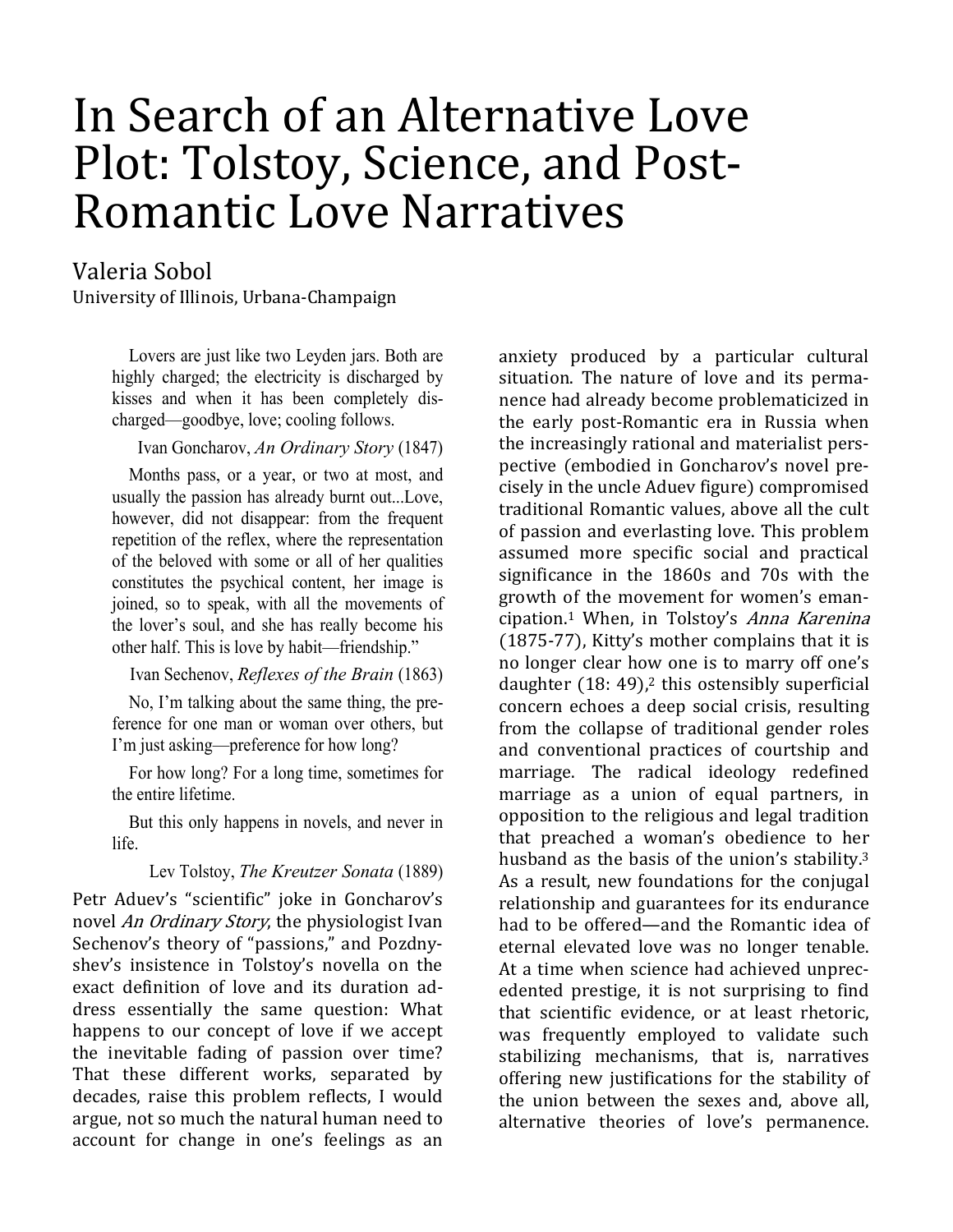Indeed, all of the examples cited in the epigraphs, to a lesser or greater degree, use scientific language, genre, or method to question the traditional concept of love or establish a new one.<sup>4</sup>

Not everyone was as quick as Petr Aduev to say "good-bye" to love once its passionate phase was over, including scientists themselves, as the excerpt from Sechenov's tract demonstrates. In the realm of literature, it was Lev Tolstoy who undertook the most consistent, albeit tortuous and controversial, search for an alternative to romantic love. Tolstoy's persistence in exploring the nature of love between the sexes has been attributed to the writer's personal obsession with "family happiness," to his polemical engagement with radical social theories and movements, as well as to his philosophical pursuit and literary search for a new novelistic form.5 This article, while taking most of these factors into consideration, places Tolstoy's exploration of this subject in a somewhat different context and regards it as part of a broader quest, undertaken by both literature and science, in the 1860s and 1870s—a quest for an alternative, non-romantic concept of love and, more specifically, for stabilizing narratives that would establish new mechanisms of human affection and its development in a time of great controversy surrounding the relationship between the sexes.

B.M. Eikhenbaum has pointed out, in connection with Tolstoy's work on Family Happiness (1859), both the universality of this agenda for the time and Tolstoy's unique way of approaching it: "Along with his time, although in his own way, [Tolstoy] tends to lower, simplify the very notion of 'love,' strip it of all its romantic associations, and to uncover the mechanisms of its genesis and development" (*Пятидесятые годы* 348; emphasis mine).6 The tendency noted by the critic is at least twofold: It implies the purely literary task of deromanticizing love, as well as a quasi-scientific undertaking to theorize its origin and progression. These two aspects,

"literary" and "scientific," however, are closely related; indeed, scientific rhetoric and logic, as we will see, are employed, in literary narratives, to create an alternative to romantic love, while a new "scientific" model of love's development and its various stages sought by Tolstoy and his contemporaries inevitably entails the problem of the plot. Indeed, how is one to tell a satisfying story about love that does not burn out or end tragically? Or, to put it differently, how does one create a love narrative in a post-Romantic context, when the concept of love itself has become radically reformulated?

My analysis will trace Tolstoy's search for an alternative *concept* of love, as well as an alternative love *plot*, by examining a series of works that address these issues programmatically—from Family Happiness, where the writer experiments with both a new notion of love and an innovative form for the love narrative, to *The Kreutzer Sonata*, where he emphatically rejects both. I will discuss these texts against the background of other wellknown works of the time that offered stabilizing mechanisms of love on scientific grounds—Jules Michelet's L'Amour, Nikolai Chernyshevsky's What Is to Be Done?, and especially Ivan Sechenov's theory of love as presented in his scandalous tract Reflexes of the Brain.

Tolstoy's intense preoccupation with the nature of love and the spousal bond, often perceived as anachronistic for his time, appears less idiosyncratic when regarded as one of many competing contemporary attempts to redefine love and its development in human life. Such an approach not only illuminates better both the tendencies "of his time" and Tolstoy's "own way" of confronting this problem, to use Eikhenbaum's words, but also reveals a more complex picture of the relationship between science and literature at this time in Russia than is typically admitted. Instead of a straightforward binary opposition between "great writers" (Turgenev, Tolstoy, Dostoevsky), on the one hand, and materialist science and its radical allies on the other; and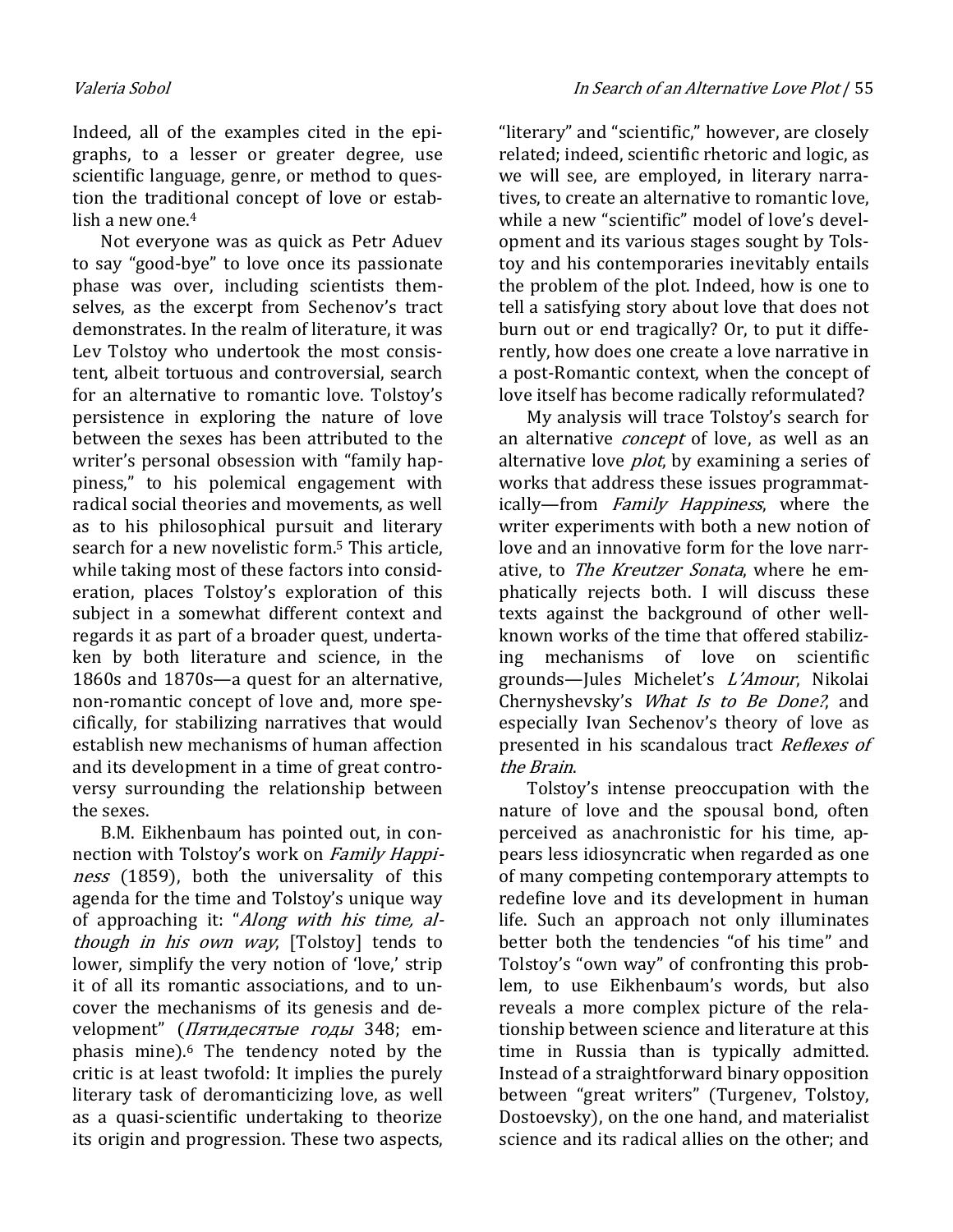instead of a one-directional situation where literature reacts to science (whether positively or negatively) and adapts its discourse and imagery for its own purposes,<sup>7</sup> we are faced with a fluid cultural space where literary and scientific discourses and narratives cross over. The search for an alternative love narrative is one such example of the convergence between the two domains.

### Family Happiness

Tolstoy's pursuit of a non-romantic love plot and his engagement with the latest prominent scientific (or quasi-scientific) theories on this subject begins in his early novel *Family Hap*piness, a work, which, as Eikhenbaum has convincingly argued, is greatly indebted to Jules Michelet's tract L'Amour (1858). Michelet's work was widely discussed in the Russian press at the time and came under a particularly vehement attack on the pages of The Contemporary in a series of articles by M. L. Mikhailov published in the late 1850s to early 1860s. (Incidentally, the journal was also interested in publishing Tolstoy's Family Happiness and made a generous offer to the writer.<sup>8</sup>)

L'Amour, written by a prominent French historian, vividly demonstrates just how fluid the concept of "science" was at the time and how readily social thinkers and philosophers resorted to any bit of what seemed to be scientific evidence to prove their argument: If Pierre-Joseph Proudhon notoriously bases his argument for women's intellectual inferiority to men on the fact of the relative smallness of the female brain (Stites 39), Michelet invokes the authority of French chemists to insist that, judging by the composition of women's blood, they are no less pure creatures than men (338). More importantly for our discussion, Michelet's project was driven precisely by the need to provide a stabilizing mechanism that would counter the post-Sandian disregard for marriage and the critique of the bourgeois family in contemporary France.

In search of such a mechanism, Michelet predictably resorts to scientific argumentation and insists on a natural, physiological human need for stability and marriage. To support this argument, the author cites the existence of "marriage" among higher animals—a fact which, according to him, ensures their superiority in the animal world:

They say that animals' love is changeable and variable, that mobility in pleasure is a natural state with them. I, however, see that, as soon as there is any possible stability, a regular means of living, marriages are formed among them, at least temporary ones, created not only by the love for their litter but very genuinely by love. (7)

The human version of such love is described by Michelet as a continuous process, in the course of which this emotion changes its shapes but not its essence. While novelty and change, according to Michelet, are indispensable for love to persist ("the flame only burns on the condition of changing"), the permanence of this emotion in marriage is guaranteed by nature: "But nature foresaw this. The woman constantly changes her aspect; one woman contains a thousand. And the man's imagination changes its point of view as well" (9). For Michelet, then, what makes a successful monogamous union possible and durable is the infinite variety of roles, from filial to maternal, that a woman assumes throughout the duration of the marriage—a variety that is ensured, in his theory, by age difference between the spouses.

Notably, Michelet discusses this progression of the love emotion in literary terms: "Love is not a drama in one act," he warns his readers, but rather a long succession of different passions (8-9), or an "epic" (épopée) (709). Moreover, Michelet defines his own project of tracing love's development from the woman's birth to her mourning her husband's death in opposition to existing literary practices: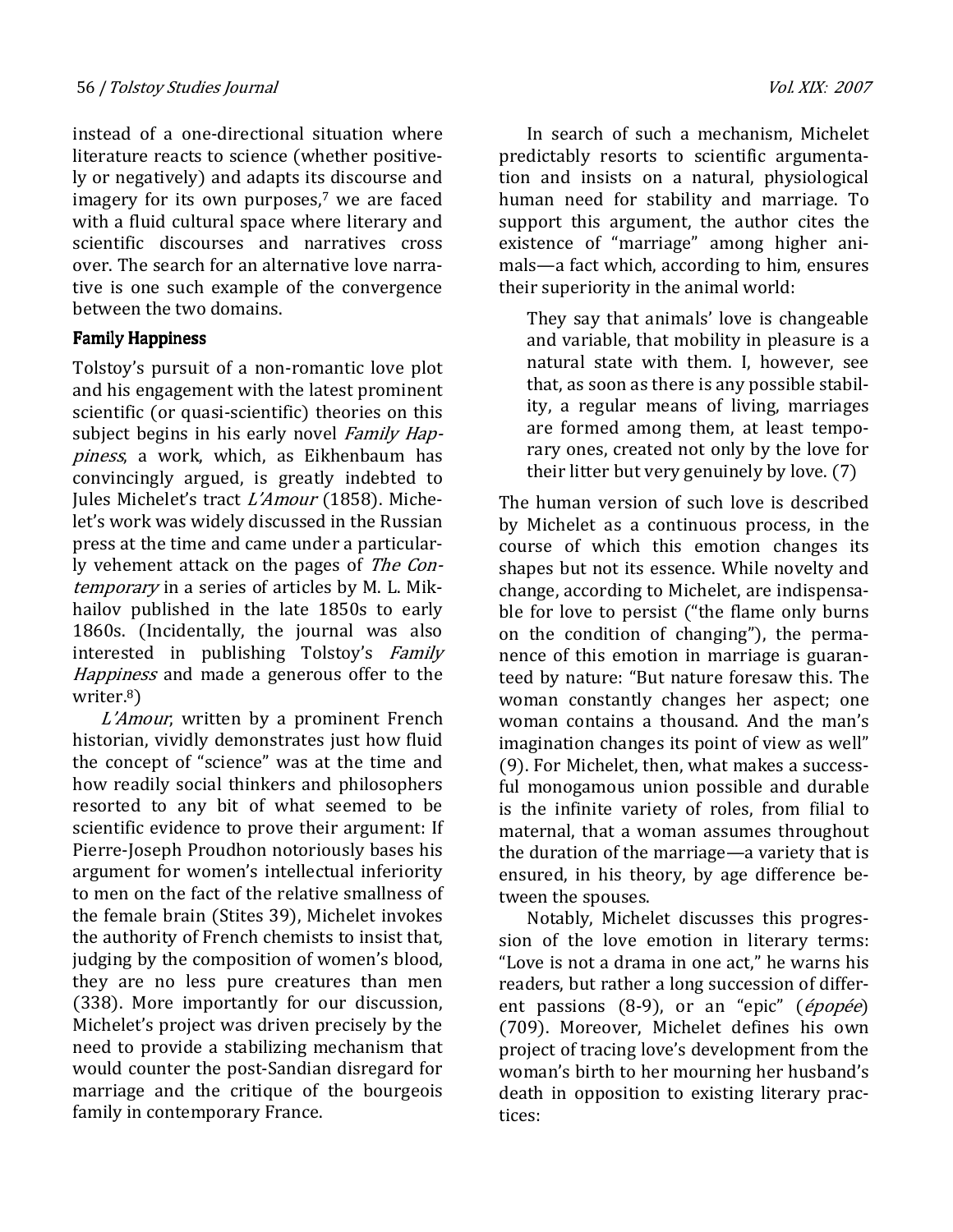I imagined two young people whom I marry and follow throughout their entire lives. However, it is not a novel (roman). I do not have this kind of talent. Moreover, the novelistic (*romanesque*) form would have had the inconvenience of excessive individualizing. My two lovers are anonymous. (30)

Tolstoy's Family Happiness attempts precisely the kind of individualized—and yet programmatic—portrayal of love between the sexes and its progression that Michelet refused to pursue in his "anonymous" love story.9 While Tolstoy's work, narrated on behalf of a young woman, does not explicitly rely on science to the same degree as Michelet's scheme of "family happiness," his choice of protagonists (an older man marrying a young woman and serving as her "educator" and "creator") follows Michelet's basic model of age difference as a natural, biologically determined basis for an (eventually) stable conjugal relationship. The different phases through which the heroine's feelings for her husband progress, as Eikhenbaum has observed, are based on Michelet's theory (as is the temptation of the *beau monde* faced by Tolstoy's heroine).

At the same time, Tolstoy promotes the idea of habit and familiarity at least as much as, if not more than, novelty in the development of the heroine's love for her husband, and this preference anticipates the convergence between Tolstoy's views and reflex theory in the 1860s. The young Masha's future husband Sergei Mikhailych enters the narrative as a neighbor and a friend of her late father, someone whom she "had been accustomed (привыкла) to loving and respecting since childhood," and whom she, as everyone else in her household, "loved by habit (по привычке)" ( $PSS$  5: 68)—a fact that she directly announces to him in a later scene: "You know that I am accustomed to you and love you" (95). This gesture of uniting habit and love in his heroine's discourse is no doubt polemical on Tolstoy's part: In Romantic or early post-Romantic literature—from Pushkin's Eugene Onegin to Gogol's "Old-World Landowners" and the epilogue of Goncharov's An Ordinary Story-habit is typically treated as an antithesis of passion and a surrogate for love or marital happiness.<sup>10</sup> By establishing habit as a foundation for love instead, Tolstoy challenges the Romantic tradition and amends Michelet's scheme, whose concept of the "flame" of love maintained by constant change was clearly too "romantic" in its essence and not radical enough a rupture with the traditional understanding of love sought by Tolstoy.

That Tolstoy polemically aimed his novel not only against the proponents of women's emancipation but also, if not more so, against the *literary* tradition of portraying romantic love, is obvious from the numerous metaliterary statements in *Family Happiness*. In one of them, Sergei Mikhailych mocks conventional declarations of love typical of Romantic literature, where, again, love is linked to dramatic change rather than continuity:

When I read novels, I always picture what kind of a puzzled face lieutenant Strelsky or Alfred must have when he says, 'I love you, Eleonora!' and thinks that something extraordinary will happen, but nothing happens either with her or with him; they both have the same eyes and nose, everything the same. (86)

In his attempt to overcome the limitations of the tradition, in other words, Tolstoy had to offer not only a new concept of love but a new literary solution for the love plot—siuzhet, in the Formalists' understanding of this term, with its different stages that would correspond to the different phases of love's evolution.

Not accidentally, the protagonists' own declaration of love for each other, encoded as a fictional story, turns into a metaliterary and a quasi-scientific—discussion of various possible denouements for a love narrative.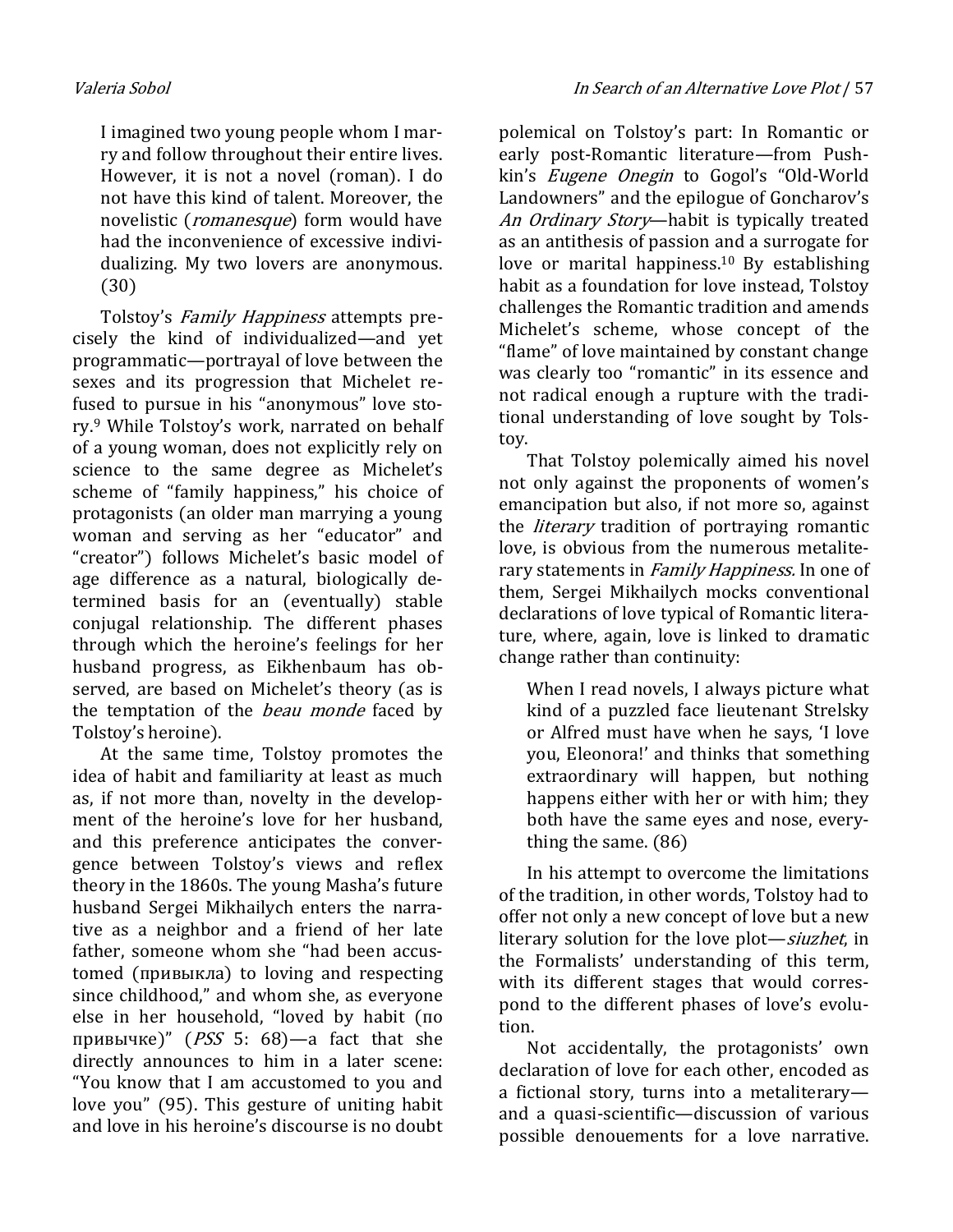Sergei Mikhailych narrates to Masha a story of "a certain Mr. A" in love with "a certain Ms. B," young, happy, and inexperienced. Once he realizes their difference in age and experience, Sergei continues, Mr. A becomes afraid that their previous friendship would suffer and decides to leave before this happens. The two part as friends. "But this is horrible," Masha says, "Is there no other *ending?*" (96). Sergei offers her two dramatic possibilities, neither of which satisfies Masha who offers "a third ending," using the same genre of an algebraic problem or a scientific hypothesis in which the conversation began. $11$  Her version of this love story features a selfish and arrogant Mr. A and a loving Ms. B and eventually turns into her declaration of love, after which the two protagonists are engaged.

Tolstoy, however, has a different ending in mind for his love story. After a period of blissful happiness together in the country and the following period of alienation in the capital, the couple enters a new phase in their relationship. Sergei explains to Masha that the previous stages of their love, even the happiest ones, cannot be returned to simply because they are already lived through, underscoring thereby the natural and irreversible progression of their feelings: "Every stage has its own love" (141). He kisses Masha on the head at this moment, and she feels that "not a lover, but an old friend had kissed [her]" (142). Significantly, this transition from the "romantic" to the "post-romantic" stage in the protagonists' relationship is marked by a change in the heroine's emotional state described through a physiological metaphor: "I looked at him, and suddenly a burden was lifted, as if that ailing moral nerve that had made me suffer was taken away from me" (143).

The novel concludes with another explicit reference to the problem of the ending:

From this day on, my romance (роман, "novel" or "romance") with my husband came to an *end*; the old feeling became a dear, irrevocable remembrance, and the new feeling of love for my children and their father became the *beginning* of another, but very differently happy life, which I haven't lived yet through to its end at the present moment. (143, emphasis mine)

The word "roman" used in the Russian original, referring to the heroine's romance with her husband, but also to the novel we are reading, encapsulates the convergence of the narrative (structural) and ideological (thematic) concerns in Tolstoy's subversive treatment of the traditional theme. Tolstoy's choice of this term, incidentally, puzzled his friend, the writer and critic V. P. Botkin, who mediated the publication of *Family Happiness* in M. N. Katkov's journal The Russian Herald. Botkin admired the work's second part (that, significantly, portrayed the married life of the protagonists) where he said he had made only one small correction in the last sentence—he "struck out the word 'roman,' with which [Masha] characterizes the second half, familial and material, of her life, for the word 'roman' is not suitable for such relationships" (307). Botkin thus intuited Tolstoy's innovative presentation of love between the sexes and his departure from the romantic/novelistic (романная) tradition. The word "roman," however, was kept in the journal publication of the work, revealing that it was important for Tolstoy to separate the ensuing stage of his protagonists' relationship from the previous one, which, in spite of the characters' eventual alienation, remained essentially "romantic." Indeed, not only did it include such traditional motifs of love narratives as cooling, vengeance, jealousy, and nearinfidelity, but, more importantly, the spouses' very alienation resulted, to a degree, from Masha's conventional understanding of love and her concordant expectations that remained unfulfilled.

That the word "roman" was a deliberate and loaded choice for Tolstoy is evident from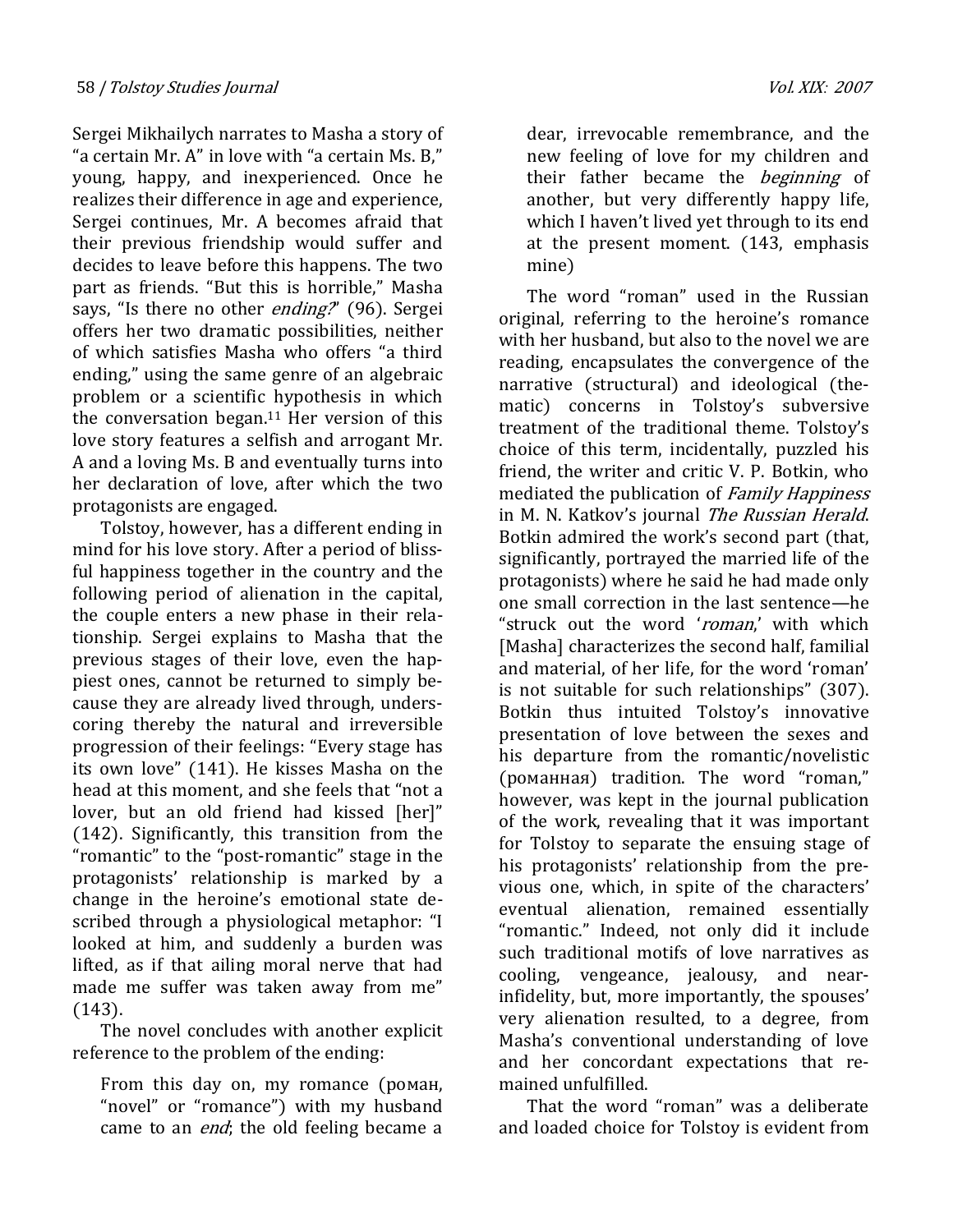an earlier occurrence of this term in the penultimate chapter of the novel. While at the spa abroad, Masha overhears her admirer, the Italian marquis D. (who would come very close to seducing her), confessing: "I can't not love! Without this there's no life. To turn life into a *roman* is the only good thing about it. And my *roman* never stops in the middle, and this one I'll take to the end" (130). The Marquis uses the term "roman" in its rather conventional sense—as a development of romantic and erotic passion that comes to an end when the passion is satiated. The new understanding of love at which Tolstoy's protagonists arrive at the end of the work clearly subverts the "romantic" view espoused by the Italian. Importantly, as Masha's final statement demonstrates, their love story does not end with the end of their roman.12 The Italian's declaration about turning "life into a roman," moreover, can be read as yet another metaliterary statement on Tolstoy's part (especially if we recall Pushkin's famous open ending of *Eugene Onegin*).<sup>13</sup> Unlike the Marquis who always "takes his *roman* to the end," Tolstoy leaves his roman (Family Happiness) open-ended. Romantic love (roman), as well as novels (*romany*) that portray it, may indeed have an end, be it the wedding, suicide, or tragic cooling and estrangement, but Tolstoy emphatically refuses to follow this convention. As Eikhenbaum points out, "The whole 'romantic' (любовная) part of the novel is packed into the first four chapters, like an introduction, and the wedding does not end it, as a denouement (развязка), but rather on the contrary opens it, serving as an entanglement (завязка) for what follows" (Пятидесятые годы 354).

Later scholars have noted that narrative closure presented for Tolstoy a moral and philosophical problem, in addition to a purely literary one. Saul Morson, for example, has observed that Tolstoy resisted conventional plots and plotting in general "because they both impose closure and structure on a world that is fundamentally innocent of both" (Narr-

ative and Freedom 79). Amy Mandelker has shown that Tolstoy's views on love and family and his literary practices were linked to such an extent that in his "post-conversion" period, "Tolstoy's ultimate rejection of the family ideal—of sexual, romantic love, and procreation as its rationale—accompanied his rejection of the novel" as a genre (32). "Novels," Tolstoy wrote in his diary in 1894, "end with the hero and heroine married. Instead, they should begin with marriage and end with the couple liberating themselves from it" (52: 136).<sup>14</sup>

In *Family Happiness*, then, we see an earlier example of the link established by Tolstoy between the literary problem of the love plot and the moral and psychological problem of the essence of love between the sexes. While rejecting the conventional ending, however, Tolstoy does not offer a convincing alternative: His novel ends with the beginning of that new, "post-passionate" phase in the protagonists' relationship and, temporally, in the unfolding present. According to some critics, the work essentially failed to depict family happiness. "The novella," Marie Sémon argues, "narrated the birth and death of passion, more nostalgia for family happiness than happiness itself" (79). Family Happiness thus remains, rather, a "negative" experiment: a rejection of the preceding tradition (hence its prominent metaliterary quality) rather than a portrayal of a positive alternative—something Tolstoy would undertake in his two later major novels. By that time he would also have to compete not so much with previous literary practices or foreign models as with contemporary influential narratives of "post-romantic" love that were produced in the Russian cultural context of the early 1860s and were articulated in connection to some of the most authoritative scientific theories of the time. Tolstoy's earlier explorations of an alternative narrative and concept of love in Family Happiness (different irreversible stages of love, an emphasis on habit, and the problem of an ending) find new resonance in the early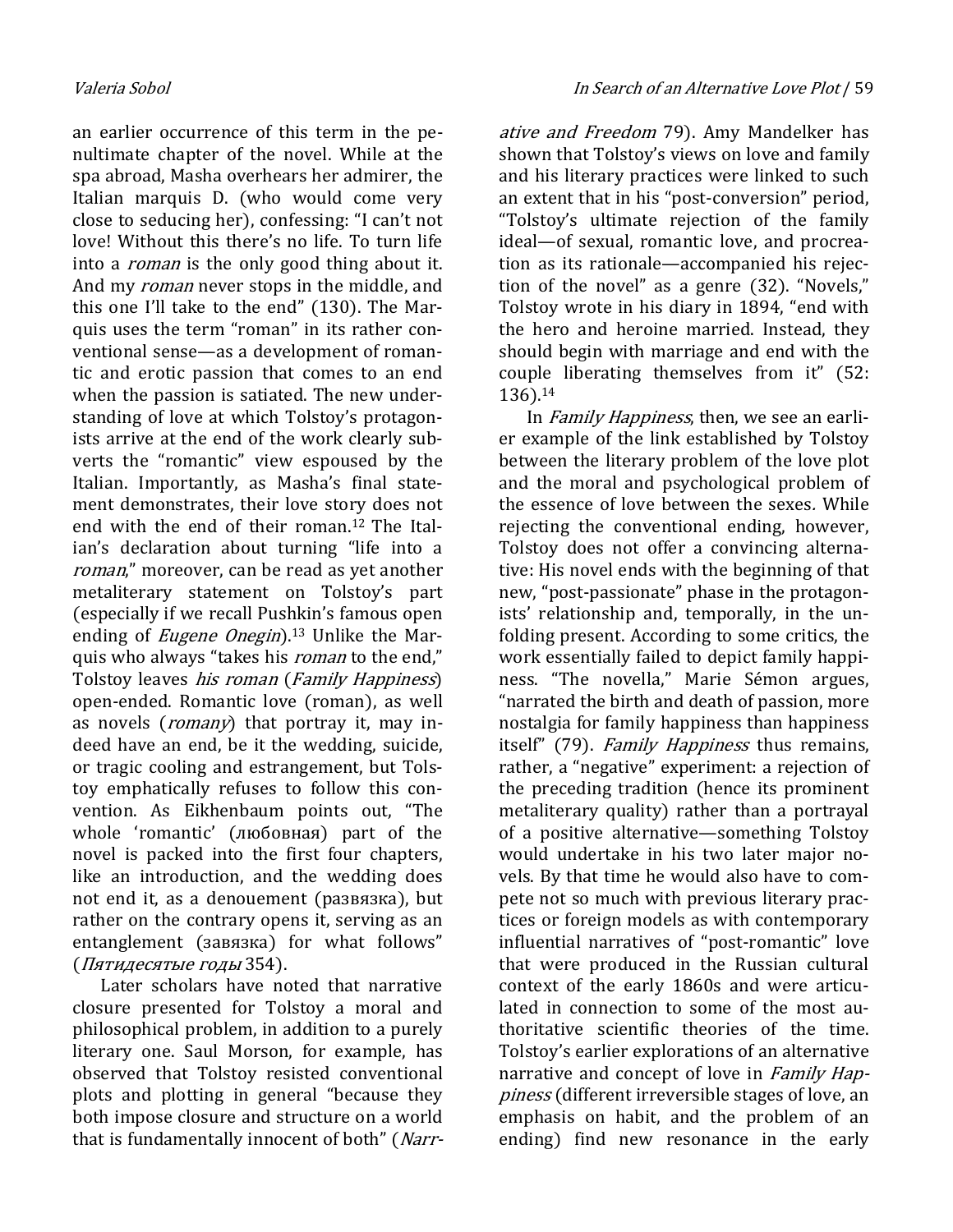1860s, when Sechenov's theory of reflexes attempts to ground these ideas in physiology. As Tolstoy becomes increasingly engaged with the rising posivitist and scientist tendencies in contemporaneous Russian culture, scientific argumentation and metaphors begin to figure more prominently in his literary constructions of love and "family happiness" as well.

#### Sechenov and Chernyshevsky

Four years after the publication of Family Happiness, two works, Chernyshevsky's What Is to Be Done? and Sechenov's Reflexes of the Brain, similarly attempted to redefine the development of love in human life and offer stabilizing mechanisms to ensure the permanence of this feeling. Both works, published just months apart in 1863, became tremendously popular and controversial at the time; both faced complications with the government, and both were perceived as manifestos of materialism and radicalism.15 And yet, in spite of the apparent similarities in the works' and their authors' destinies and reputations, they offered quite different models of love's progression, even though each relied on a physiological argument to make its case.

In his tract proclaiming the reflex to be the basis of all human activity, including emotions and moral feelings, Sechenov found it necessary to dedicate a special short section to explaining the mechanism of "love for a woman," for he found "the widespread public ideas about it" to be "extremely groundless" (Избранные произведения 129).16 This reference to the "public" makes it clear that Sechenov here does not merely present a scientific theory for a circle of specialists but, rather, openly enters a contemporary debate on the nature of love between the sexes—a debate to which Tolstoy's Family Happiness had made a controversial contribution. Moreover, by limiting his discussion of love specifically to "love for a woman," the scientist, however indirectly, engages with the pressing "woman" question. Notably, until the censorship interfered, Reflexes of the Brain was

meant to appear in The Contemporary—the very journal that in the late 1850s published Mikhailov's critique of Michelet's and Proudhon's views on women and tried to obtain Family Happiness for publication.

Despite the polemical tone of Sechenov's introduction to his theory of love, however, this theory offers not so much new ideas that supersede the commonplace "groundless" views as a new scientific "grounding" for these views—the mechanism of the reflex action. In L'Amour, Michelet admitted that we still know very little about "the two faces of love," physiological and moral (34: 8); Sechenov's theory claims to fill these gaps in our understanding of love. (As we will see, he uses his physiological theory to also explain love's moral basis.) As was the case with Tolstoy, this new vision of love was clearly aimed at the depoeticization of romantic love; it also entailed creating an alternative love narrative. In the course of his argument that redefines, in physiological terms, the fundamental stages of human affection, the scientist writes his own short "love novel," which both competes and resonates with the literary love narratives of his time.

Sechenov divides the development of love in man's life into several phases. The first phase, while still physiologically conditioned by instinctive sexual desire, is nonetheless "platonic," since an adolescent falls in love not with a real-life woman but an abstract ideal and eventually transfers his "dream" (мечта) to a woman who resembles this ideal. At this stage the love emotion already acquires an ethical component, which makes this particular passion the least egotistical:

When a man (человек) loves a woman, he, properly speaking, loves in her his own pleasures; but since he objectifies them, he regards all the causes of his pleasure to be located in the woman, and therefore, in his consciousness, next to his concept of himself, there is an image of the woman shining in all her beauty. He must love the woman more than himself because I will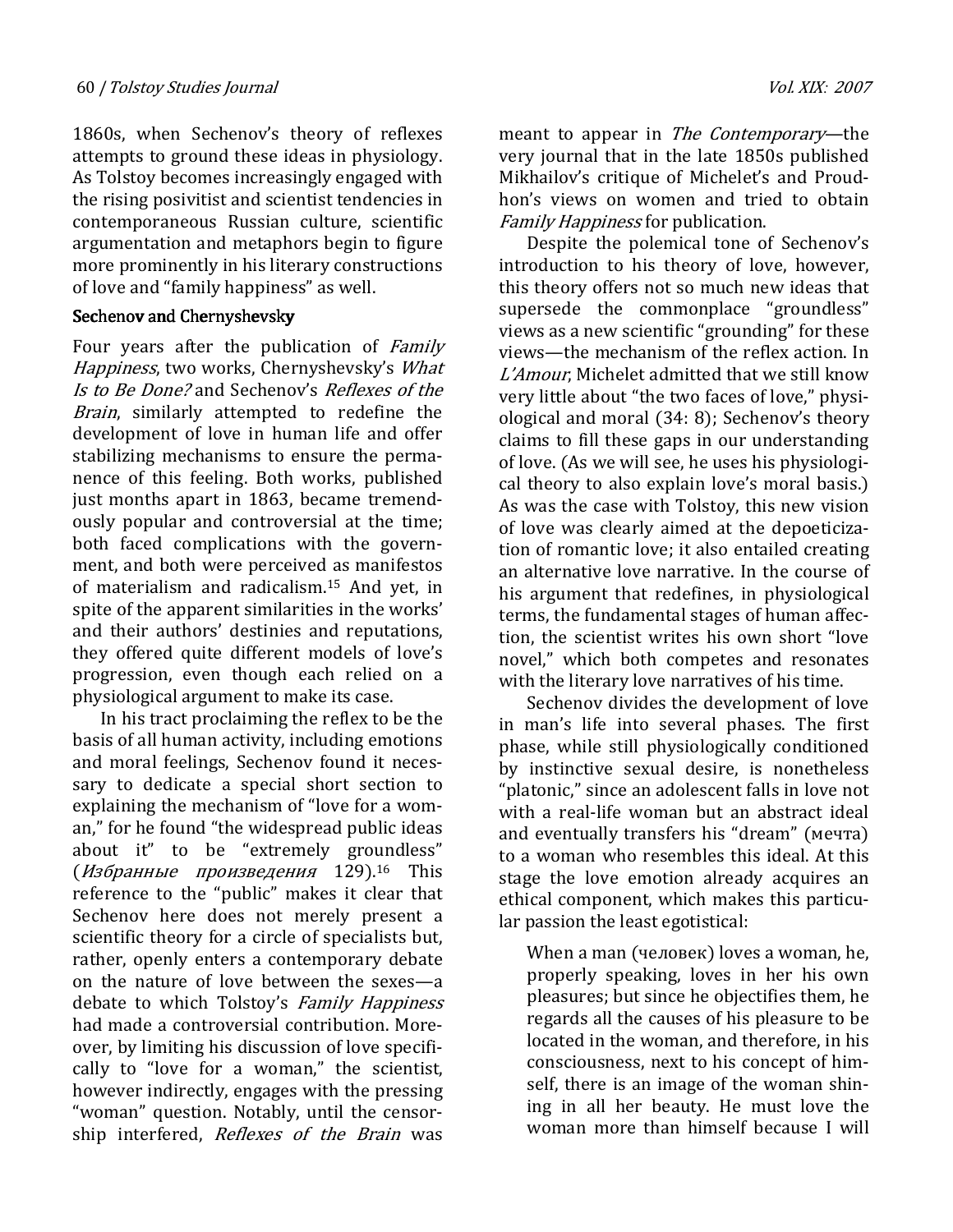never attribute to my ideal those of my emotional feelings (страстных ощущений) that are unpleasant. I attribute to the beloved only the best side of my pleasure. […] Such a passion inevitably leads to all so-called self-sacrifices, i.e., may contradict man's natural instincts, even the voice of self-preservation. (130)

From this ideal phase, the amorous passion proceeds to a sexual one when the "ideal" is materialized in a real woman: "The man begins to possess his ideal. His passion is enflamed more vividly and brightly, because instead of vague, indistinct sexual desires there arise the vivid, quivering sensations of love, and the woman herself appears in an unprecedented splendor" (130). At this stage, the intensity of the passion reaches its peak, only to fade away as a result of the dulling of the nerves' reaction to the unchanging stimulant, for "the intensity of passion is only maintained by the mutability of the passionate image" (130-31)—a statement with which Michelet would certainly agree.

In Sechenov's scheme, though, the fading of the passion does not point to the end of love but to its new, and final, stage: "Love, however, did not disappear: From the frequent repetition of the reflex, where the representation of the beloved with some or all of her qualities constitutes the psychical content, her image is joined, so to speak, with all the movements of the lover's soul, and she has really become his other half. This is love by habit—friendship" (131). In an argument resembling Sergei's observation in Family Happiness about the irreversibility of love's phases, Sechenov characterizes the stages he described as a "natural" sequence, which in its complete form can only be experienced once (repeated instances of amorous passion merely signal the incomplete character of previous romantic experiences).

In spite of its aura of scientific objectivity, Sechenov's presentation of his ideas on love clearly draws on a literary tradition. Not only does the scientist's language become increasingly poetic and metaphoric in this section of his tract—he employs such expressions as "misty image" (туманный образ), "his passion is enflamed more vividly and brightly" (его страсть вспыхивает еще живее и ярче), "vivid, quivering sensations of love" (яркие, трепетные ощущения любви), "the passion has burnt out" (страсть потухла) the tri-partite structure of the process he describes, with a characteristic synthesis at the end, reveals the Romantic roots of his theory.17 The idea that the typical object of love at the "platonic stage" is a distant, "vague ideal," rather than any of the women surrounding the adolescent, is also unmistakably Romantic, but Sechenov, characteristically, tries to de-poeticize it by asserting the essentially physiological nature of this phenomenon: "Despite its seemingly extremely poetic character, this process is still nothing but a frequent repetition of a reflex with a feminine ideal as its content, influenced by real encounters with women" (129). This qualification notwithstanding, Sechenov's very distinction between "real" and "ideal" is indebted to nineteenth-century literary and philosophical discourses and specifically the struggles between Romanticism and Realism, idealism and materialism.

Even more importantly, his description of the unfolding of passionate love has all the characteristics of a literary narrative, with the required Aristotelian "beginning," "middle," and "end." Notably, in the original Russian, Sechenov slips from the more scientific and objective present tense to a narrative past. It is indeed a love plot, with an *exposition* (the formation of the vague ideal); an *entangle*ment (the youth's encounter with a woman corresponding to his ideal); a *climax* (the man's possessing his beloved); and, admittedly, a not-very-dramatic *denouement* (the fading and transformation of the passion). In this final stage of love's evolution, however, Sechenov's love plot (like Tolstoy's) diverges from the literary romantic narratives. Al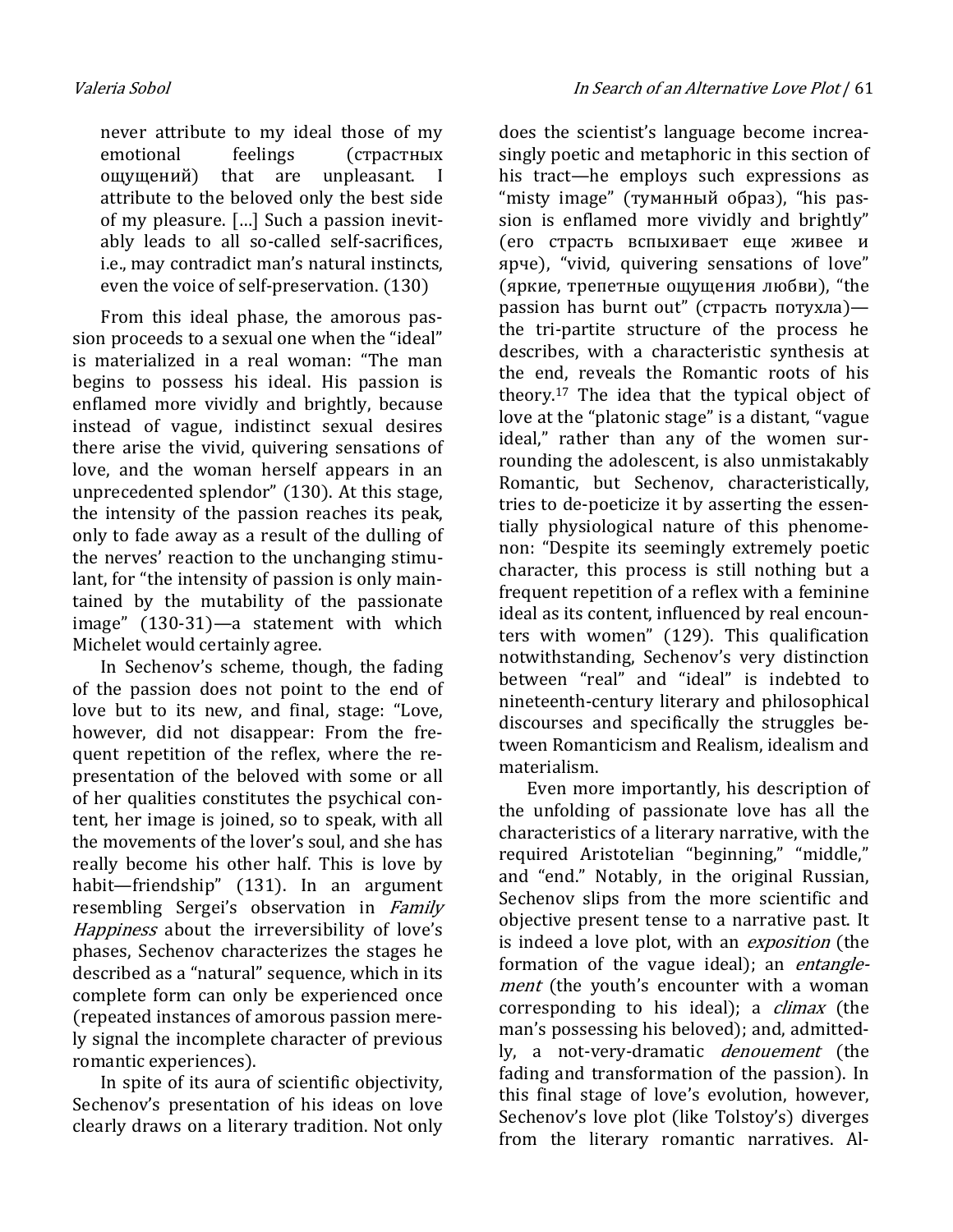though passion fades away, the "romance" described in *Reflexes of the Brain* has a happy end: It concludes not with the disappearance of love but with a transformation of passionate desire into a "love by habit." In making habit (theorized as reflex) a natural part of love and by rejecting passion as love's exclusive foundation, Sechenov offers an even more radical alternative to the conventional romantic concept of love than Michelet and comes closer to Tolstoy's ideal of family happiness, devoid of Romantic infatuation. Characteristically, Sechenov's description of the last stage of the love-emotion as indistinguishable from friendship echoes the final scene from *Family* Happiness when the heroine, kissed by her husband, knows that "not a lover but an old friend" just kissed her.

If in Tolstoy the spouses eventually move beyond the "lovers'" roles towards each other and if Sechenov envisioned the final stage of love's development as based on habit, rather than passion, Chernyshevsky in *What Is to Be* Done?, conversely, offers a theory of an everincreasing passion as a stabilizing mechanism for marital happiness.<sup>18</sup>

When Vera Pavlovna and her second husband, the physiologist Kirsanov (a literary incarnation of Sechenov, according to contemporaries' perception)19 discuss their feelings, they are surprised at the freshness of their passion preserved after years of marriage. As Vera Pavlovna puts it, "We've been living together three years now, (before it used to be one year, then two, soon it'll be four and so on), yet we still act like lovers who see each other infrequently and secretly. Where did people come up with the idea, Sasha, that love fades when nothing really prevents people from belonging entirely to one another?" (354-55). Sechenov would answer precisely this question in his tract, using an almost identical wording: "Months pass, or a year, or two at most, and usually the passion has already burnt out…Why so? Of course, on the basis of the law according to which the intensity of passion is only maintained by the mutability of the passionate image" (130-31).<sup>20</sup> The spouses in Chernyshevsky's novel, however, contradict this "law," insisting on the increasing intensification of passion as time passes: "Someone who's once tasted the delight that passion offers can only go on to experience it to a greater and greater degree" (355). To support their contrary theory of everlasting passion, the spouses, predictably, resort to a quasiscientific argument: "It's not as if my appetite were weakened or my taste dulled because I don't starve but instead have no trouble eating very well every day. On the contrary, my taste develops only because my table has so much to offer"  $(355).^{21}$  Such an analogy is drawn by Sechenov as well,<sup>22</sup> but his conclusions are different:

When a reflex is frequently repeated in one and the same direction, its psychical element (sensation, concept, etc.), apart from the passionate element, which is added to it, becomes clearer and clearer...; emotion (страстность), on the other hand, in many cases disappears. The child becomes tired of the same toys. (123)

Kirsanov's explanation of the mechanism of passion, then, lacks the more nuanced psychological analysis offered by his supposed prototype. A more straightforward approach, however, allows Chernyshevsky to offer a very different model of love's development: One where its passionate phase is not a climactic point in the romantic relationship followed by a new stage but is rather a permanent process, a combination of what would be the middle and last phases in Sechenov's scheme. Thus Chernyshevsky creates a utopia of everlasting passion, very much in line with the utopian nature of the novel as a whole.

Like Tolstoy's Family Happiness, Chernyshevsky's novel demonstrates that theorization of romantic love is inextricably linked to the literary problem of constructing a love plot. It is hardly coincidental that a novel that favors an unending amorous passion emphat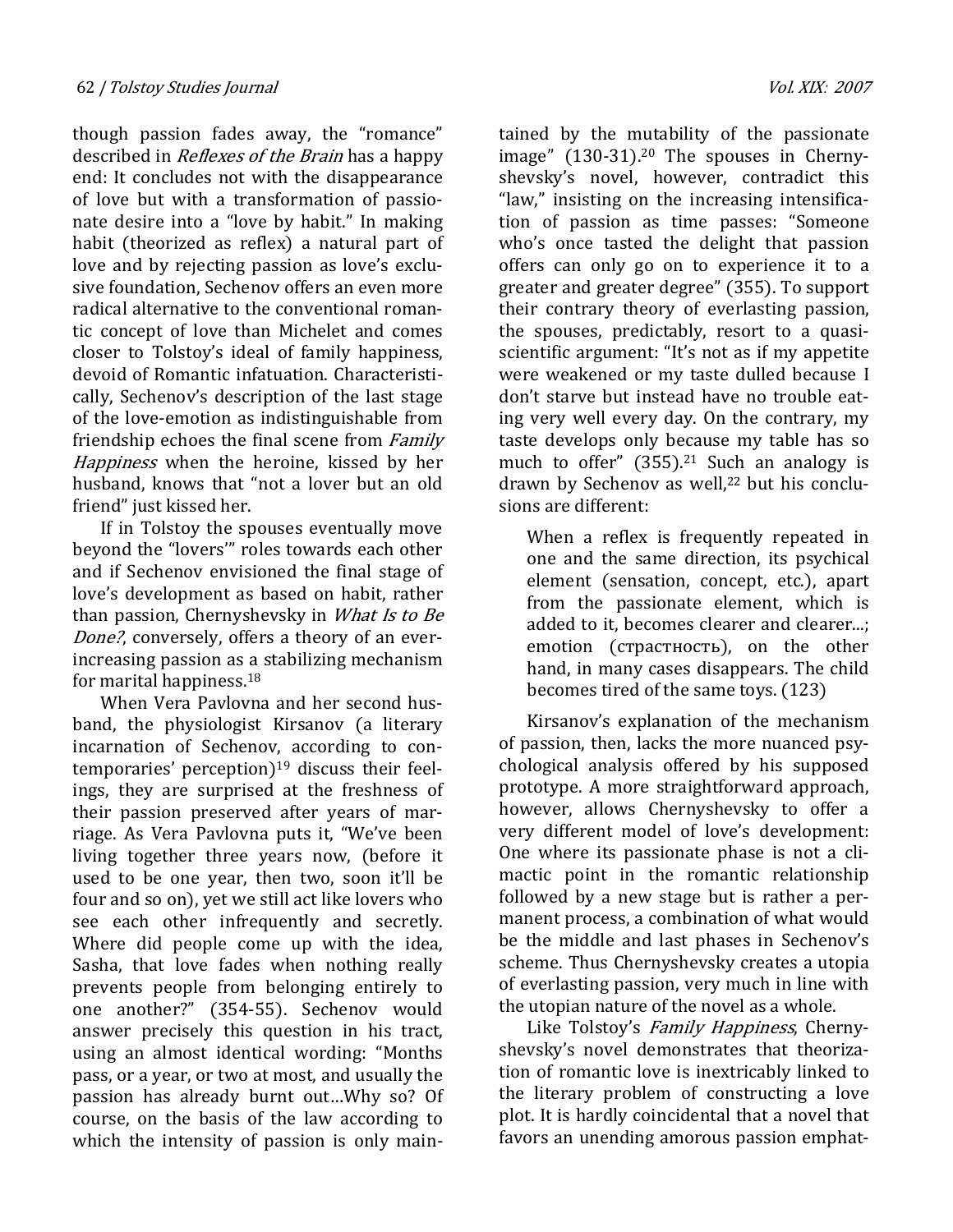ically has no end, despite the fact that the novel's penultimate chapter is entitled, in a playful metanarrative gesture, "New Characters and a Denouement." While one of the novel's mysteries does indeed become resolved towards the end, structurally the novel remains open-ended. The narrator playfully promises the reader to finish his story when the latter is more inclined to listen to him. Tolstoy's and Chernyshevsky's refusals to "finish" their narratives of conjugal love reveal an artistic impasse faced by writers who tried to imagine and represent the post-romantic phase of the love emotion. While non-fictional genres, such as Michelet's tract, where the author deliberately rejected novelistic individualization, could succeed in creating an exhaustive and universal narrative of love, representing the post-passionate stage of love in an artistic form proved to be a far more difficult task.

## War and Peace and Anna Karenina<sup>23</sup>

In L'Amour Michelet insisted that "love is not [...] a drama but an  $\epsilon$ *popée*," and it is in the epilogue of his monumental epic War and Peace that Tolstoy takes up the challenge of actually portraying the post-Romantic phase of conjugal love, which he only gestured towards at the end of Family Happiness. How successful this attempt was remains debatable: Since its appearance, *War and Peace* has been both criticized and praised for its lack of a conventional ending.24 Sémon, for example, views the "family" epilogue more as a preparation for *Anna Karenina* than an ending for War and Peace, an "awkward first step" towards a fuller and more artistically subtle development of the theme of family happiness in Tolstoy's second great novel (80). This "awkwardness," at least in part, reveals the struggle faced by Tolstoy the writer in his search for the alternative love plot and particularly its final stage. In this "end of the unending novel (le roman interminable)," Sémon, characteristically, sees a "hybrid genre" (un genre bâtard), "a shaky beginning of a new

work" (79). Just as in *Family Happiness*, Tolstoy's experiments with the conventional love plot turned the end into a beginning.

Part I of the epilogue of *War and Peace* depicts two happily married couples—Mar'ia and Nikolai Rostov and Natasha and Pierre Bezukhov. Published in 1869, these scenes of "family happiness," although set in 1820, clearly resonate with contemporaneous debates, as Tolstoy's narrator does not fail to point out: "The same conversations and discussions about women's rights, the relations of the spouses and their freedom and rights, though not yet called *questions* as they are now, existed then, as they do now" (*PSS* 12: 267-68). In order to promote his take on these troublesome "questions," Tolstoy, in a characteristic rhetorical move, resorts to a "scientific" argument and specifically, to the widespread analogy (also used by Chernyshevsky's Kirsanov) between sexual desire and gastric appetites:

If the purpose of dinner is nourishment of the body, then the person who will eat two dinners at once might achieve greater pleasure but will not achieve his purpose, for both dinners will not be digested by the stomach. If the purpose of marriage is family, then the person who will want to have many wives and husbands may achieve a great deal of pleasure but will not under any circumstances have a family. (268)

Tolstoy's narrator, however, uses this analogy to prove a very different point: If Kirsanov's argument is founded on the idea of pleasure (the delights of passion make one desire it even more, just as consuming a great amount and variety of food will only increase one's appetite), Tolstoy's narrator makes a careful distinction between pleasure and purposefulness and bases *his* theory of marital stability on the latter. Nonetheless the fact remains that both authors, while advocating very different values, use essentially the same strategy to achieve an identical purpose—to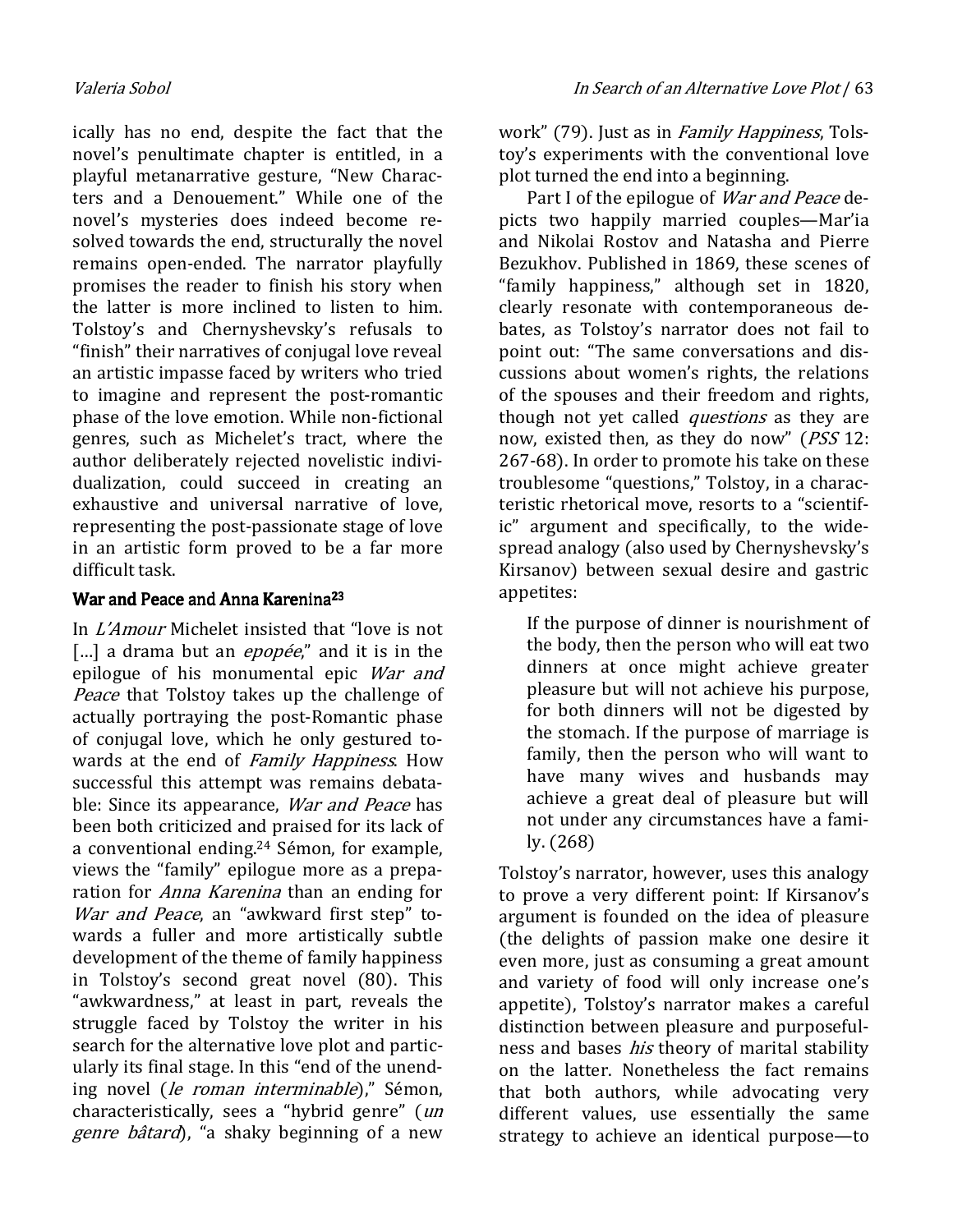establish the permanence of the conjugal bond as something as natural as human physiological functions. Notably, in Anna Karenina Levin—the character whose views are admittedly the closest to those of Tolstoy himself—draws a very similar analogy when responding to Stiva's account of his extramarital affairs: "I'm sorry, but I decisively don't understand this…just as I wouldn't understand if now, after having a full meal (наевшись), I would walk by the bakery and steal a loaf of braided bread (калач)" (PSS 18: 44). Tolstoy's (and his characters') propensity for physiological analogies point to a certain epistemological value he assigns to physiological argumentation, even though he never accepts it as the exclusive explanation for the spousal bond.<sup>25</sup>

Of all the contemporary competing mechanisms explaining love's stability that I have discussed, Tolstoy's portrayal of spouses' relationships in the epilogue to *War and Peace* comes closest to Sechenov's scheme, particularly its "prosaic" final phase. What holds Tolstoyan marriages together is not the infinite variety of the spouses' roles towards each other, as in Michelet, and not an everincreasing passion, as in Chernyshevsky, but an almost physical unity—which Sechenov, like Tolstoy, envisioned as the "postromantic" stage of love's development.<sup>26</sup> However, while Sechenov explained this unity by the operation of the reflex mechanism, Tolstoy resists such an explicitly physiological explanation—even though some of his characters do resort to bodily analogies to explain the nature of this bond. When Mar'ia Rostova, pregnant and sensitive to her husband's irritable moods, feels unattractive and begins to question his love, Nikolai reassures her that beauty is not what his affection for her is based on. As is typical for Tolstoy's distrust of language (especially the language of love and spousal communication), Nikolai cannot find the right words to characterize his feelings for his wife, but it is clear that "love," in its conventional sense as a romantic passion, does

not describe those feelings adequately. When the conceptual language fails, the hero resorts to a vivid simile, the meaning of which is very clear—no longer an object of romantic passion, Mar'ia has become a part of himself: "But as for my wife, do I really love her? I don't love … but … I don't know how to put it. Without you, or when something comes between us like this, I feel lost and can't do anything. Now do I love my finger? I don't love it, but just try to cut it off!" (PSS 12: 264).

In the case of Natasha and Pierre, Tolstoy takes even greater pains to de-romanticize and de-poeticize their relationship in order to emphasize the special bond of a different kind that exists between them. After getting married,

Natasha […] at once abandoned all her charms […] She did not care about her manners, or delicacy of speech, or her toilette or to show herself to her husband in her most attractive poses. […] She felt that her bond (связь) with her husband was maintained not by the poetic feelings that had attracted him to her, but by something else—indefinite but firm as the bond between her own soul and her body. (*PSS* 12: 267)

Again we observe the characteristic struggle with language. Like Nikolai, Natasha cannot verbally express the nature of the connection between her and her husband (she calls it "something else," "indefinite") and resorts instead to a simile. But whereas Nikolai, with his typically more down-to-earth and materialist mentality, employed an exclusively corporal simile, Natasha's vision is more transcendental, for she likens this bond to one between body and soul.

Natasha's quasi-metaphysical description of the spouses' unity, interestingly, is closer to the process described by Sechenov than is Nikolai's purely materialist one. In Reflexes of the Brain, Sechenov envisions the final phase in the development of love precisely as a transition from a bodily mechanism (reflex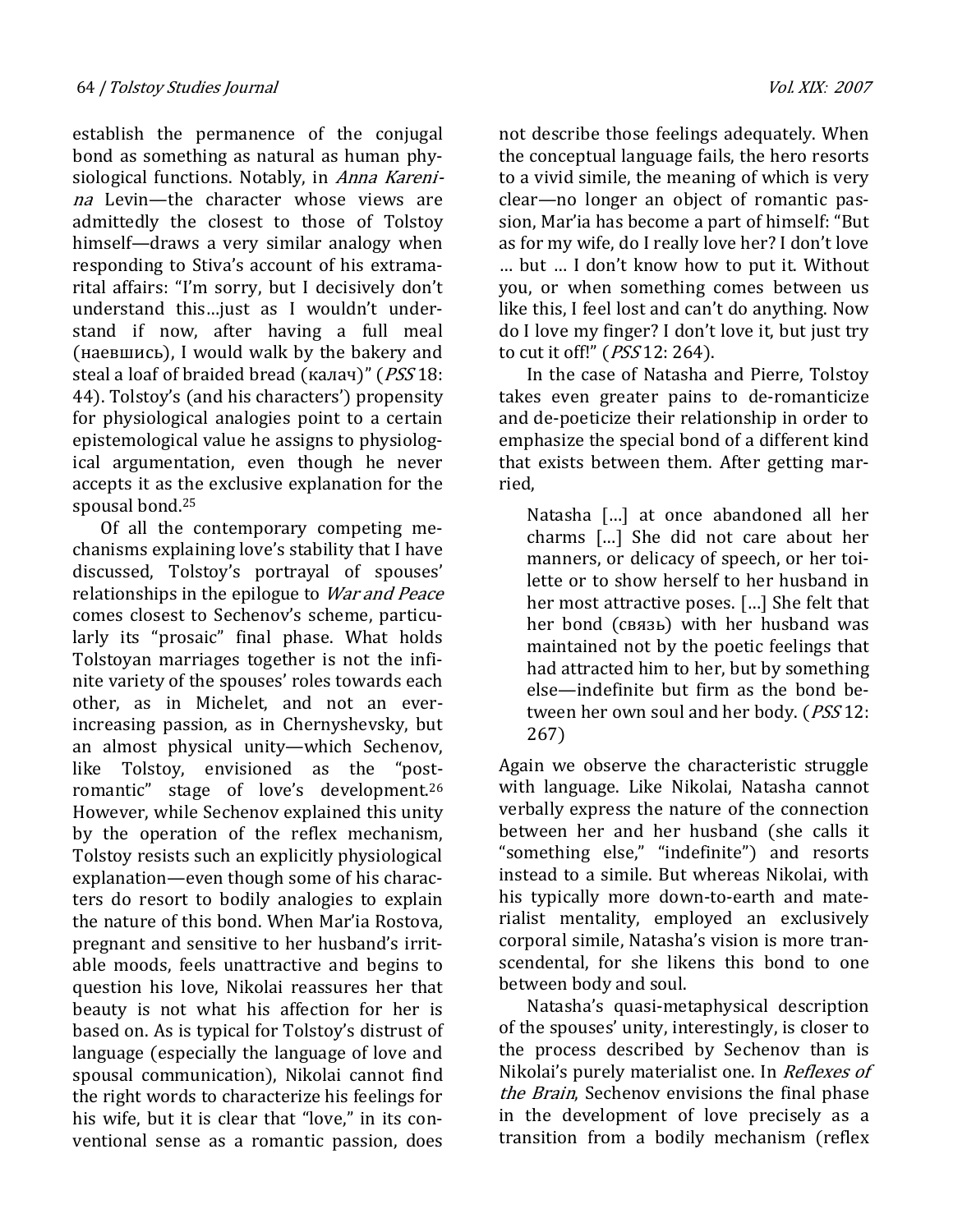caused by an external stimulation of sensory nerves) to a psychical image—notably, the scientist, whose theory was "credited" with doing away with the notion of the soul, $27$ himself refers to the soul in his description:

From the frequent repetition of the reflex, where the representation of the beloved with some or all of her qualities constitutes the psychical content, her image is joined, so to speak, with all the movements of the lover's soul (душа), and she really has become his other half. (131; emphasis mine)

Curiously, Sechenov introduces the outdated idea of the "movements of the soul" with a qualification, "so to speak," implying that this is just a metaphor for a certain mechanism, for the description of which he can not find more suitable words. Thus, despite the authoritative tone of Sechenov's narrative and the apparent simplicity of the process he describes, his slips into the rhetoric of idealism betray the same failure of conceptual language to define exactly the nature of "nonromantic" love as we observed for Tolstoy's characters.

Finally we are given Pierre's perspective on his relationship with his wife, and Nikolai's bodily explanation and Natasha's metaphysical one give way to a moral interpretation of the bond:

After seven years of marriage, Pierre felt the joyous and firm consciousness that he was not a bad man, and he felt this because he saw himself reflected in his wife. Within himself he felt all the good and bad mingled and mutually obscured. But in his wife only what was truly good in him was reflected; all that was not quite good was rejected. And this reflection occurred not by means of logical thinking but by a different, mysterious and direct, way. (PSS 12: 270)

This vision of the spousal bond is akin to Sechenov's ethical interpretation of love,

namely to his idea that by idealizing a woman, a man associates with her his best feelings and pleasures—an idea that the scientist also expressed, albeit more implicitly, through the image of mirroring: "When a man loves a woman, he, properly speaking, loves in her his own pleasures" (130). However, while Sechenov, at least rhetorically, tries to diminish the role of a conscious moral factor in this feeling and ultimately provides a purely materialist and egotistical foundation for the lover's "socalled self-sacrifices," employing markedly utilitarian and physiological terms, such as "pleasure" and "emotional sensation," Tolstoy explicitly operates with the *moral* concepts of "good" and "bad." And whereas Tolstoy promotes the idea of a happy *marriage*, Sechenov (whose relationship with Mariia Bokova remained a civil union for over twenty years) uses less conventional language, consistently employing the term "любовница," which in Russian can mean "lover," "beloved," or "mistress." The rhetorical shift in Tolstoy's description of a very similar mechanism indicates a value shift as well and can be seen as an attempt to demarcate his own theorizing of "post-romantic" love from the deterministic and (at least ostensibly) materialist theories of his day.<sup>28</sup>

There is no doubt that Sechenov's theory of reflexes was on Tolstoy's mind while he was working on the epilogue to War and Peace (published in 1869, only three years after Reflexes of the Brain came out as a separate book). Sechenov's name is mentioned twice in the drafts of the second part of the epilogue, where Tolstoy speculates about different scientific disciplines and uses the scientist's name as a personification of the science of physiology.29 Along with Darwinian zoology, physiology epitomized for Tolstoy that one-sided investigation of human nature that can become dangerous when it is used to explain all of human nature in its complex relationship to the interplay of freedom and necessity. The final version of the epilogue does not mention Sechenov directly but con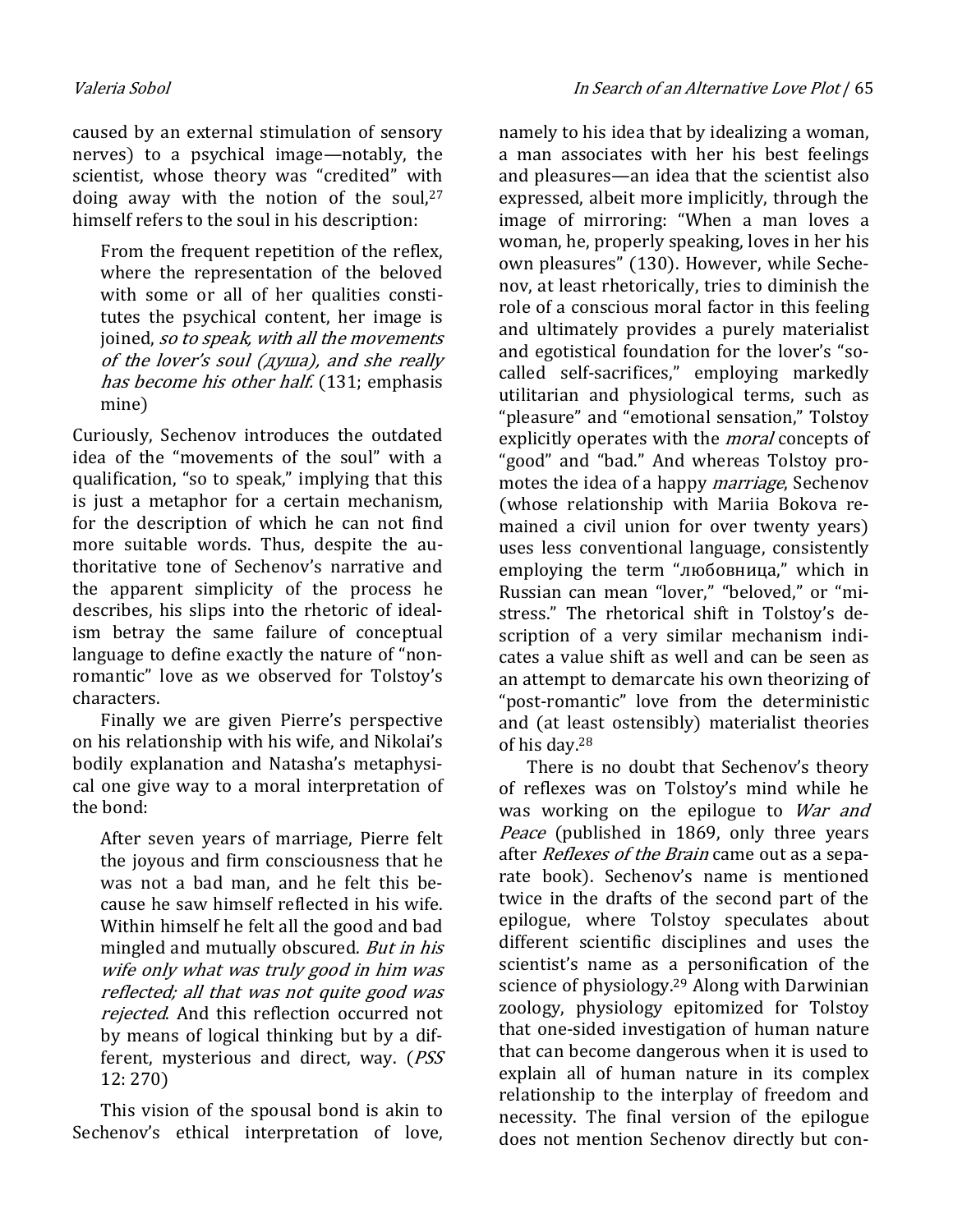tains unmistakable references to his theory of reflexes in the context of such questions.<sup>30</sup> Even more importantly, in the second, "philosophical" part of the epilogue Tolstoy relegates necessity to the sphere of reason and freedom to the realm of consciousness. Sechenov's theory of reflexes (as the Darwinian theory of the origin of the species), according to Tolstoy, does not take consciousness into consideration, and, as result, the natural sciences are not equipped to resolve the dilemma of freedom and necessity, "for in a frog [the primary subject of Sechenov's experiments—V.S.], a rabbit, and a monkey we can only observe muscular-nervous activity, while in the human being we observe both muscular-nervous activity and consciousness" (PSS 12: 326). The passage that describes Pierre's bond with his wife, notably, establishes the same opposition between reason and consciousness as does the philosophical part of the epilogue: "the joyous… consciousness" of his goodness is acquired by Pierre *not* by "logical thinking," or reason, but through a "mysterious and direct" reflection. The very repetition of the word "reflection" (отражение) in this passage, moreover, evokes the concept of a reflex, which contains a "reflection" metaphor at its core31—a metaphor that Sechenov frequently lays bare by referring to reflex actions as "отраженные движения."

Tolstoy, we may suspect, embarks on polemics with the reflex theory here by offering a different idea of reflection, which is not mechanistic, not rational, and not mediated, but instead "direct" and "mysterious." If in the "philosophical" part of the epilogue, then, Tolstoy explicitly proclaims the inapplicability of Sechenov's theory, along with other fashionable scientific hypotheses of the time, to existential and moral dilemmas unique to human beings, in the epilogue's "family" section he subtly rejects a purely physiological foundation for the mysterious unity of loving spouses.

And yet Tolstoy was clearly intrigued by the possibility of a physiological explanation for the mystery of the spousal bond. On February 21, 1870, two days before he shared with his wife the basic idea for his future novel *Anna Karenina*,<sup>32</sup> the writer jotted down in his notebook:

The connection (связь) between a husband and a wife is not based on an agreement nor on a carnal conjoining (соединении) […] The connection between a mother and her child is still obvious. When the child is hungry, the mother's milk lets down. The same connection exists between a husband and a wife. Nobody has heard of a father or a mother and their beloved children, friends, brothers and sisters dying [at the same time]. But who hasn't heard thousands of examples of almost simultaneous deaths of a husband and a wife (who lived well [together])—Or is this a coincidence? (PSS 48: 111)

In this entry, Tolstoy explicitly rejects both legal ("agreement") and sexual ("carnal conjoining") rationales for the mysterious bond and strives instead for a satisfying "natural" explanation: By drawing the parallel between the spousal connection and the reflex-like bond between a mother and a child he alludes to a possible psychophysiological mechanism underlying this connection. Tolstoy clearly was attached to this idea, since the observation about the let-down reflex as a sign of the bond between the mother and child is echoed in the last part of *Anna Karenina* where Kitty, who cannot hear her infant son's crying, *phy*siologically knows nonetheless that he is hungry: "It was not that she guessed (her bond (связь) with the baby had not been broken yet), but she knew for certain about his need to be fed by the influx of milk in her" (PSS 19: 364).

Tolstoy evidently was not as "certain" about the existence of a similar physiological basis for the spousal bond, for in the novel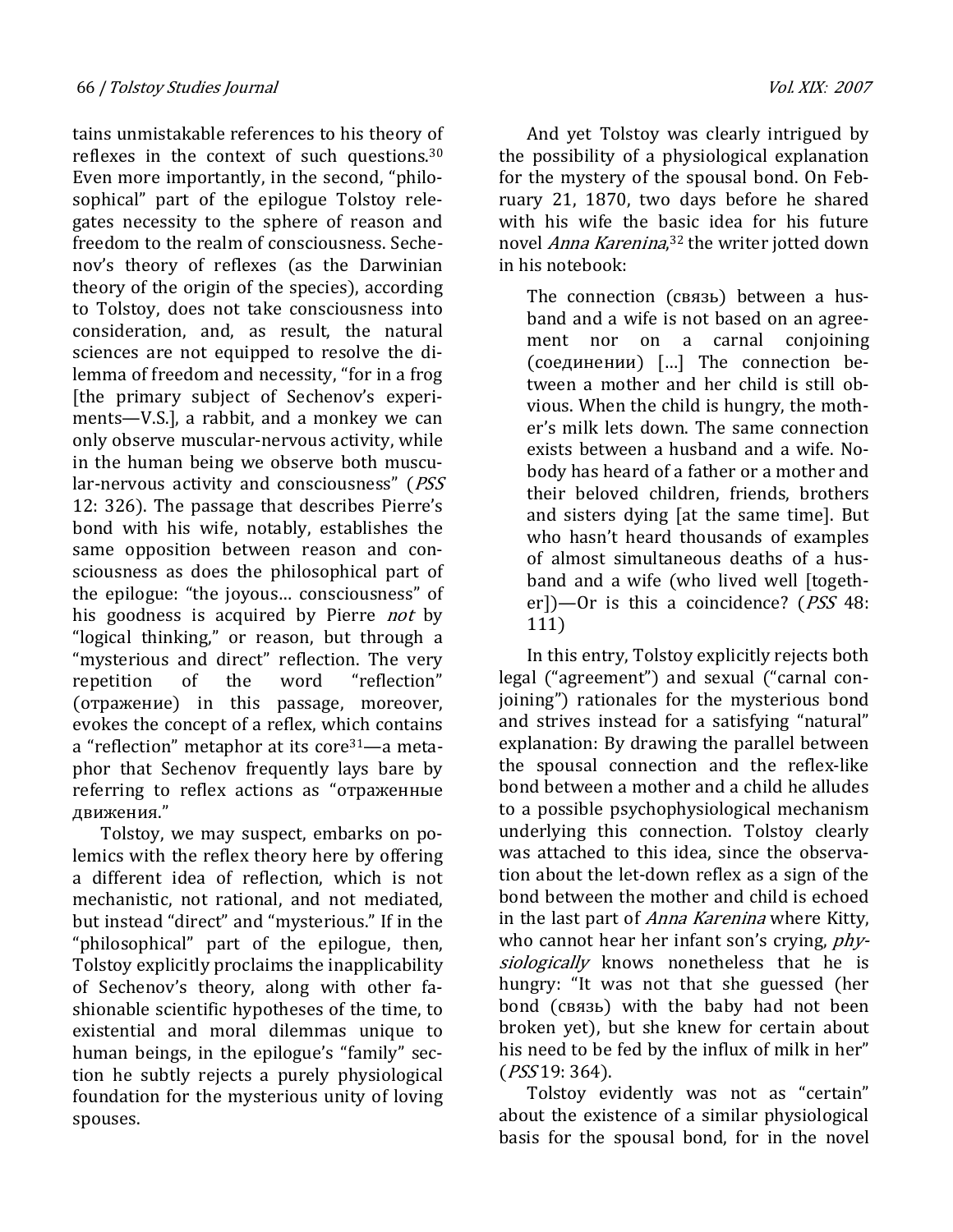itself he does not venture to suggest the analogy that he establishes in this notebook entry. While the novel is riddled with allusions to contemporary scientific debates, including a direct reference to Sechenov's theory of reflexes,33 in his search for the explanation of spousal unity, Tolstoy instead probes the realm of religion. The text of the church service in the novel's lengthy description of Kitty and Levin's Orthodox wedding ceremony invokes the idea of two beings brought together (в соединение) and united by "the indestructible bond of love" (PSS 19: 19).34 It is clear, however, that the idea of spouses "becoming one flesh" was not a mere metaphor for Tolstoy: It was not until Levin *physi*cally experienced his unity with Kitty that this idea became meaningful to him. After their first quarrel, Levin suddenly "clearly understood for the first time what he could not understand when he exited the church with her after the wedding. He understood that not only she was close to him but he could not tell any more where she ended and he began. He understood it by the painful feeling of being split (раздвоение) which he experienced at that moment. He was insulted at first, but in the same second he felt that he could not be insulted by her, that she was him himself" (PSS 19: 50). This feeling, again, is described through a bodily analogy, likening it to that of a man who, receiving a blow, looks for his assailant only to realize that he has accidentally struck himself. The *understanding* of the unity, just as Kitty's "certain" knowledge of her baby's needs, thus, comes through a physical experience, a "painful feeling." Tolstoyan epistemology clearly relies on the body, even though his metaphysics resists the concept of the human being as a physiological creature.

Moreover, the violent imagery describing this unity, so long-sought in Tolstoy's *oeuvre*, as well as the painful feeling of duality brought by the experience of this bond, undermines the very ideal of conjugal happiness that Levin's family life is supposed to embody. It is noteworthy that, unlike the protagonists of War and Peace, Levin arrives at the "postromantic" phase of love not at the end of the novel but rather in the middle. In a development that reflects Tolstoy's personal crisis of the mid-1870s, in achieving "family happiness" Levin does not attain yet full selfknowledge and the ultimate harmony and unity with himself and the world. This will not take place until the very end of *Anna Karenina* when he discovers (or rather rediscovers) his faith and, with it, the "unquestionable feeling of goodness" in his life. The ideal "third" phase of the marital romance no longer suffices to provide a desired narrative closure.35 Ironically, when Tolstoy finally succeeds in creating a full-scale normative narrative of conjugal love and family happiness, he also begins to question this ideal.

# The Kreutzer Sonata

Tolstoy's search for an alternative romantic plot comes, literally, to a bloody end in The Kreutzer Sonata, where the idea of the unity of husband and wife, so dear to Tolstoy in the previous stages of his career, is replaced by a vision of the unity of humankind, freed from sexual desire and therefore no longer striving towards marriage, family, or procreation. To establish this new ideal, Tolstoy needs to renounce his own previous attempts to find an alternative to romantic love and to expose the notion of love between the sexes as nothing other than basic carnal desire. This is also where the purely physiological interpretation of "love for a woman" explicitly enters the Tolstoyan "post-romantic" narrative. The theory of love that Pozdnyshev presents to his fellow traveler, the novella's narrator, sounds as if it were copied, with slight modifications, from the last section of *Reflexes of the Brain*.<sup>36</sup> This physiological explanation no longer contradicts Tolstoy's metaphysics of love but, on the contrary, serves the polemical purposes of his new teaching. If Tolstoy's "preconversion" works, as we have seen, employed scientific argumentation and discourse in constructing an alternative concept of love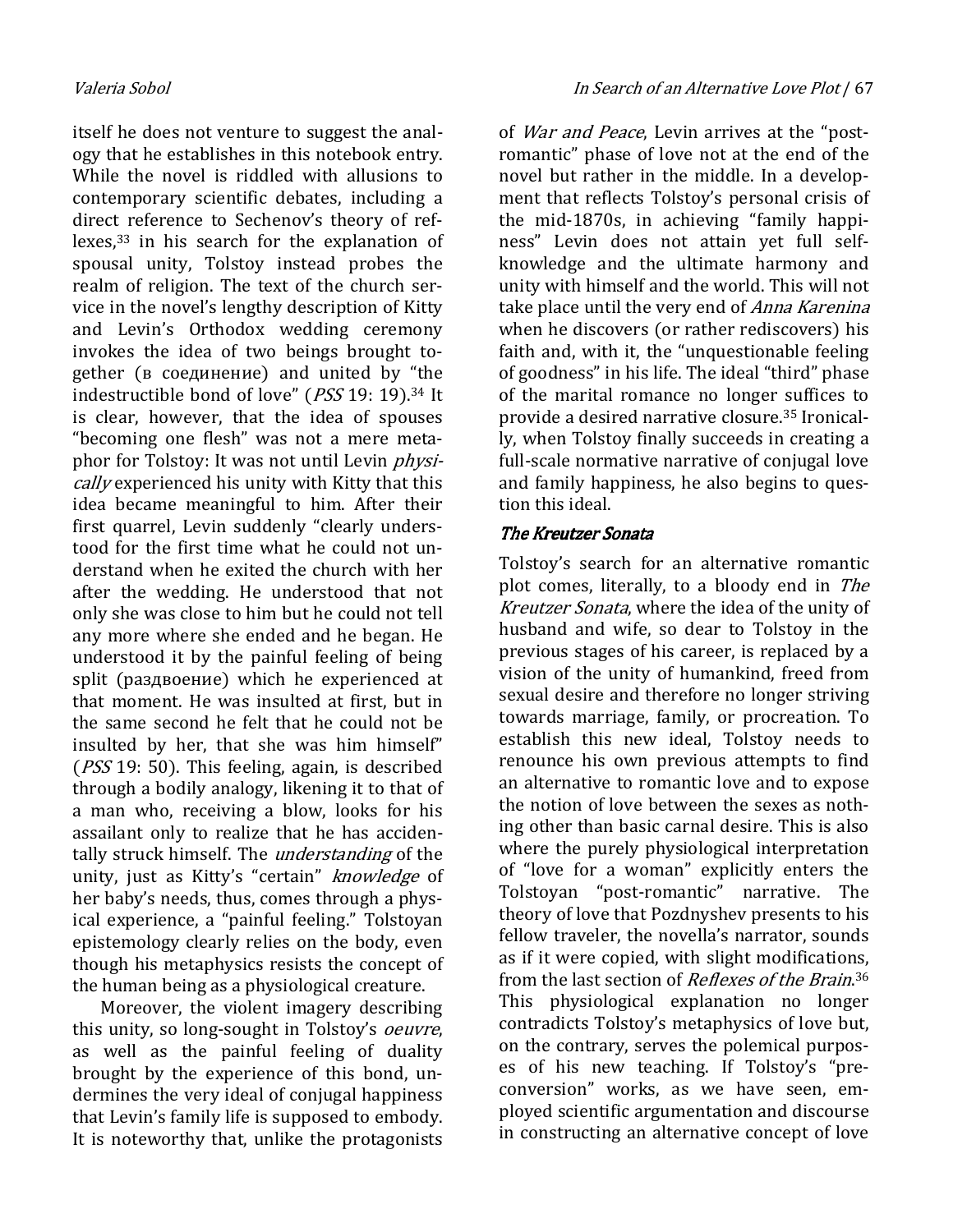rather cautiously and selectively, maintaining thereby a distance from the rhetoric and ideas of "materialist" constructions of love, in this later work his protagonist openly and readily enlists science to support his view of love as mere lust.<sup>37</sup>

Sechenov's "love narrative" begins, as we recall, with the adolescent's vague longing for a woman, based on instinctive sexual desire. In this context, the scientist does not hesitate to pronounce, in passing, a verdict on society's mores, very much in the manner of the late Tolstoy: "I will not undertake to resolve the question whether the adolescent (мальчик) involuntarily associates these first sexual sensations with a female image or whether this association is prepared by pre-existing knowledge. We can only say for certain that, given our ways of upbringing children, the latter happens for sure with nine-tenths of all the boys" (129). This is exactly the case with Tolstoy's Pozdnyshev, who describes his pubertal tortures in very similar wording and with an almost identical reference to "statistical data": "I did not know women yet, but, as all the unfortunate children of our circle, I no longer was an innocent boy (мальчик). […] My moments of solitude were impure. I suffered like ninety-nine percent of our boys do" (PSS 27: 18).<sup>38</sup> As in *Reflexes of the Brain*, the adolescent's pre-sexual stage in Pozdnyshev's account is marked by the fantasies of an imaginary, abstract woman, not "some particular woman but woman as something enjoyable (сладкое нечто)" (17). The hero's fantasies, however, are of an exclusively sexual nature and are completely deprived of the romantic, ideal element envisioned by Sechenov: "Any woman, woman's nudity already tortured me," Pozdnyshev confesses (17-18). In other words, Tolstoy's protagonist not only adopts what was considered to be a materialist interpretation of love but also takes it to its extreme and purges it of any Romantic, poetic, or even psychological component.

In Pozdnyshev's retrospective theorizing of his youthful experience, when an adolescent finally encounters the real woman he falls in love with, he "does not transfer his dream" to her, as Sechenov describes it, but simply responds physiologically to the sight of the pleasing object: "the slender body in a tight jersey" (27: 21). The attractive female body, Pozdnyshev explains, following the quasi-Sechenovian, deterministic logic, acts as a stimulant upon the man's organism where an excess of energy, resulting from consumption of rich food and alcohol, is waiting to be released. Unable to find an immediate outlet, this energy is redirected, "through the prism of our artificial life," into culturally accepted forms of courtship and poetic admiration. In this mechanism of love there is no place for a mysterious reflection, a metaphysical bond, or even a prosaic habit that ensures the stability of the conjugal union. While the supposedly materialist science of the 1860s allowed for moral and idealist elements of the "reflex of love," Tolstoy's The Kreutzer Sonata defamiliarizes love as a culturally constructed notion, which in reality is no more than a product of basic physiological functions. If in previous works Tolstoy employed physiological similes and scientific reasoning to establish a new concept of love in opposition to the romantic notion, here quasi-physiological argumentation and statistical "evidence" are used—in a far more consistent and explicit manner—to dismiss the notion of love between the sexes altogether. The writer's goal is quite different at this stage, but his strategy of invoking science to theorize love does not substantially change.

As was the case in *Family Happiness*, when undermining a particular understanding of love as a poeticized illusion, Tolstoy at the same time settles scores with the literary tradition that maintained it. Like Family Happiness, The Kreutzer Sonata opposes "life" and the novel (*roman*) when Pozdnyshev rejects the concept of everlasting love as a literary invention: "But it only happens in novels (в романах), and never in life" (27: 13). In the case of the later work, however, this state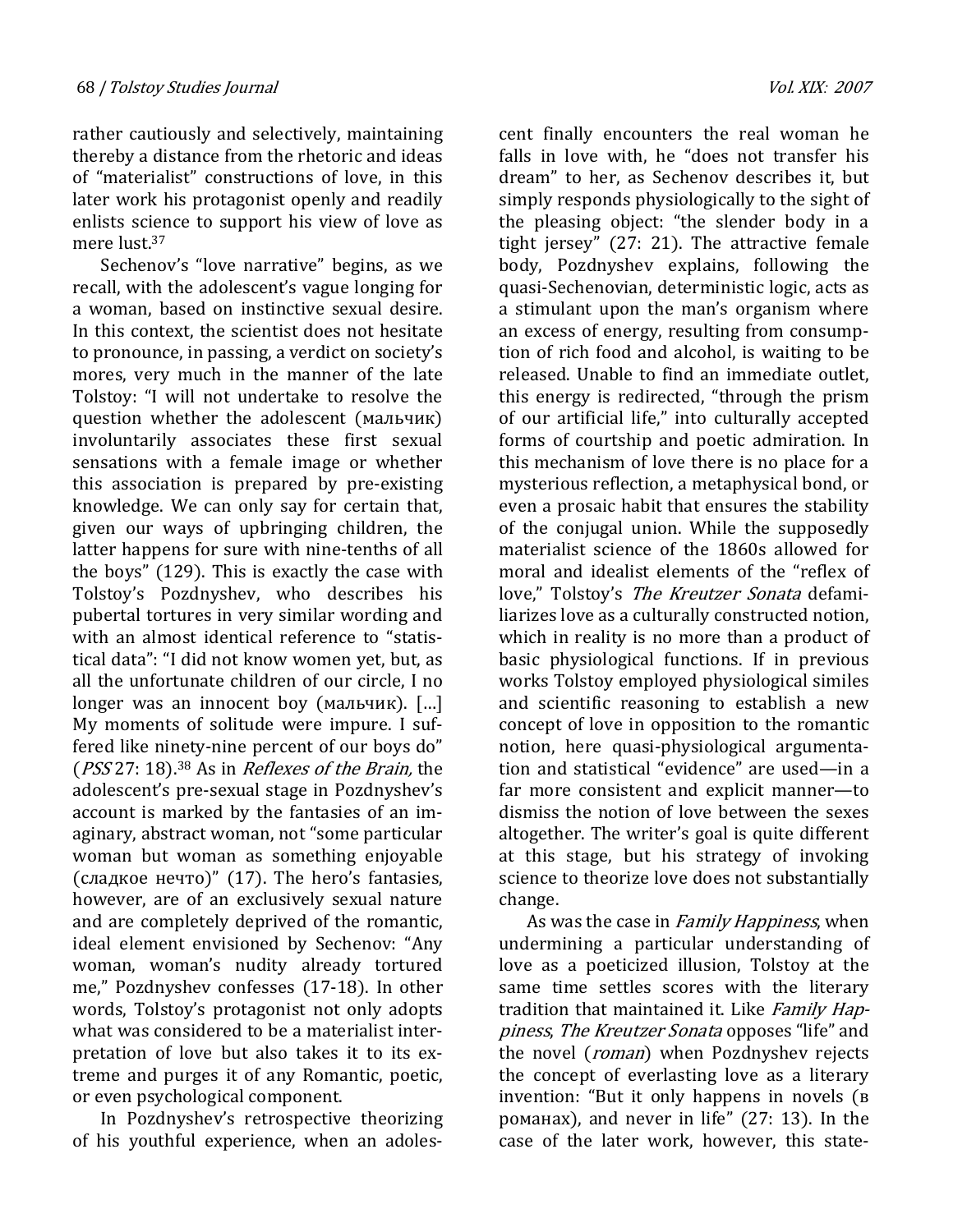ment can also be read as self-referential: Through his protagonist, Tolstoy mocks not only the literary tradition from which he departed early in his career but also his own attempts to create stabilizing narratives of enduring spousal love in his previous novels (романы). Tolstoy's failure to discover a satisfying foundation for the stability of intersexual relationships is evident at the plot level as well: Instead of the tantalizing openendedness of Family Happiness, War and Peace, and even Anna Karenina (the Levin-Kitty storyline), we are faced, in The Kreutzer Sonata, with the finality of death and the triviality of murder as a solution for the denouement.39 The murder of Pozdnyshev's wife thus symbolizes the end of both Tolstoy's conceptual search for the mystery of the spousal bond and his literary quest for the alternative love narrative.

### **Conclusion**

The evolution of Tolstoy's intense search for the solution to the problem of "non-romantic" love and marital happiness illustrates vividly the conflation between literary and scientific concerns and discourses to which I alluded in the introduction. Moreover, my analysis shows that, despite the widespread view that holds Tolstoy to be an enemy of positivism and materialist science, his pursuit was, in fact, much closer to contemporary scientific or quasi-scientific attempts to explore the same problem than is often acknowledged. Partly it resulted from Tolstoy's well-known tendency to engage with the influential ideas of his time but also from the too frequently ignored fact that the science of his day still carried the weight of the Romantic and idealist tradition and was just as eager to overcome this heritage as Tolstoy was in the realm of literature. Tolstoy's simultaneous resistance to the seductive precision and finality of a scientific explanation and his obvious need for a similar complete and "natural" solution seem to be derived from the conflict between Tolstoy's metaphysics and his epistemology. While

Tolstoyan metaphysics could not accept a purely corporal interpretation of the human being and therefore an exclusively physical foundation for love between the sexes, his epistemology required an explanation that would make sense (both logically and experientially) at the bodily level. This inner conflict at least partly accounts for Tolstoy's inconsistent "flirtation" with the scientific discourse of love and his contradictory and ultimately unsuccessful attempts to resolve the problem of "post-romantic" love "in his own way." This discrepancy between Tolstoy's metaphysics and epistemology was not overcome until his "post-conversion" period, when the writer moved to a sharply polarized dualistic model, which presented the physical and spiritual spheres in the human being as incompatible and even mutually exclusive. It is then that Tolstoy turned to science, as he did in *The Kreutzer Sonata*, in order to radically "physicalize" those experiences that, like love between the sexes, are located on the boundary between the physical and the spiritual realms (and this is why he had to reduce Sechenovian psychology to mere physiology). By that time, however, his quest for an innovative notion and narrative of love between the sexes had already become meaningless, for the concept itself lost its value in Tolstoy's thought. An alternative was no longer possible nor needed.

#### **Notes**

This article has benefited from the advice of several colleagues, in particular Michael Finke, John Randolph, Ilya Vinitsky, David Cooper, as well as the anonymous reviewers for the Tolstov Studies Journal and its editor Michael Denner. I would also like to thank everyone who responded to earlier versions of this work presented at conferences and discussion groups.

1. For an excellent discussion of the movement, see Stites, The Women's Liberation Movement in Russia, especially part II.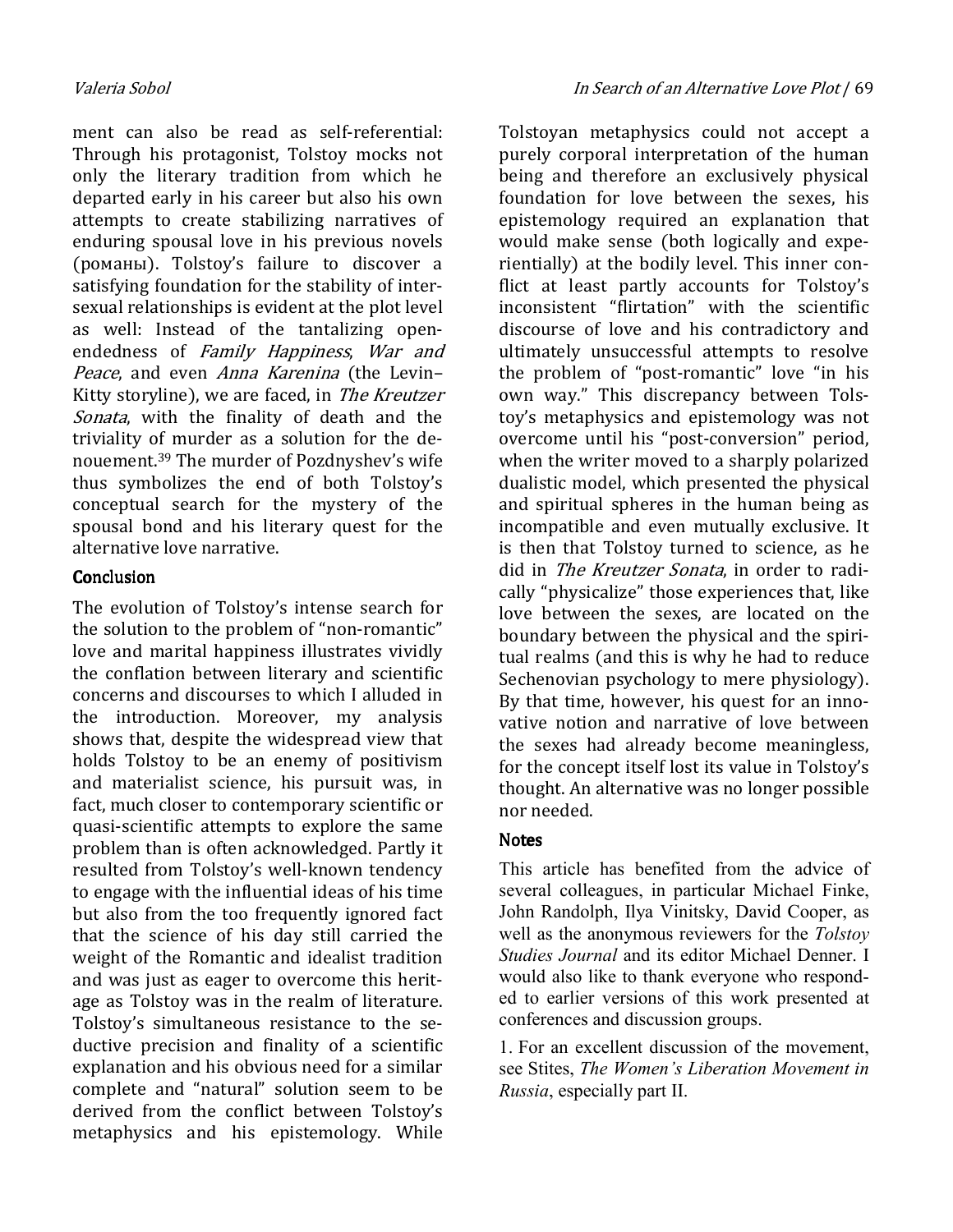2. All quotations from Tolstoy's work are cited by volume and page number from the Jubilee Edition (Полное собрание сочинений).

3. The 1836 Code of Russian Laws stated that "the woman must obey her husband, reside with him in love, respect, and unlimited obedience, and offer him every pleasantness and affection as the ruler of the household." Cited in Stites, The Women's Liberation Movement in Russia, 6-7. In this study, Stites observes two contradictory trends in the view of marriage maintained by the nineteenth-century Russian intelligentsia: "that of the free union of two comrades contracted and broken in the light of their consciences alone; and that of the enduring partnership of equals whose mutual commitment was for life" (46). Both views, even though mutually exclusive, were a radical departure from the traditional concept of marriage.

4. While Pozdnyshev's use of scientific discourse is not explicit in the epigraph, he does employ it widely when espousing his views in other sections of the work, as I show later in the article.

5. For a subtle and illuminating discussion of Tolstoy's response to the "woman question" and his modification of the Victorian literary tradition, as well as an extensive bibliography on the subject, see Mandelker. For an analysis of Tolstoy's polemics with Chernyshevsky's What Is to Be Done? in Anna Karenina, see Paperno 154- 55. For a more general discussion of Tolstoy's portrayal of women and conjugal relationships in his oeuvre, see Sémon.

6. All emphases in this article are in the original, unless otherwise noted.

7. Cf. Andy Byford's informative comparative analysis of the discursive interactions between science and literature in Russia and France, which nonetheless restates the stereotypical relationships between the two spheres. Even Michael Holquist's excellent article on Sechenov and Bazarov, which examines the philosophical and discursive correlation between Sechenov's science and Turgenev's novelistic practices,

focuses exclusively on literature's reaction to scientific ideas and language.

8. See the commentary on the history of the writing and publication of Family Happiness in Tolstoy 5: 305. For a summary of the Russian reception of Michelet's and Proudhon's ideas, see Eikhenbaum, *Пятидесятые годы* 407-11. For a detailed discussion of Mikhailov's contribution, see Stites, "M. L. Mikhailov" and chapter 2 of his The Women's Liberation Movement in Russia.

9. Interestingly, Michelet refers to Rousseau's Émile (an extremely important work for Tolstoy) as a counterexample of an "individualized" and fictionalized presentation of a moral theory.

10. Compare the famous dictum of Pushkin's narrator in Eugene Onegin when he describes Tat'iana's mother's loveless marriage: "Habit is given to us from above: it is a replacement for happiness" (5: 50). In the epilogue of Goncharov's novel, Petr Aduev's wife is wasting away precisely because her ultra-rational husband has substituted habit for love in their marriage. Notably, to Petr Aduev's hesitant assertion, "But you … love me, don't you?" his wife replies, "I very much … have grown accustomed to you (привыкла к тебе)" (1: 311-12).

11. Andrew Drozd has argued that the use of abstract formulation in this scene in Family Happiness is echoed in Chernyshevsky's What Is to Be Done?, specifically in the "theoretical conversation" between Lopukhov and Kirsanov where the two scientists friends resort to the similar terminology of A and B to discuss their romantic situation (61).

12. Tolstoy's tendency to explore the double meaning of the term "roman" will continue in his later works. Donna Orwin notes Tolstoy's explicit choice of this term for the title of Anna Karenina: A Yovel and argues that this choice is inextricably linked to the love affair (roman) central to the work's problematics: "Like history, novels occur when people do not moderate their passions. For this reason, Levin's successful marriage, and even Dolly's unsuccessful one, [...] cannot be the subject of a novel" (179).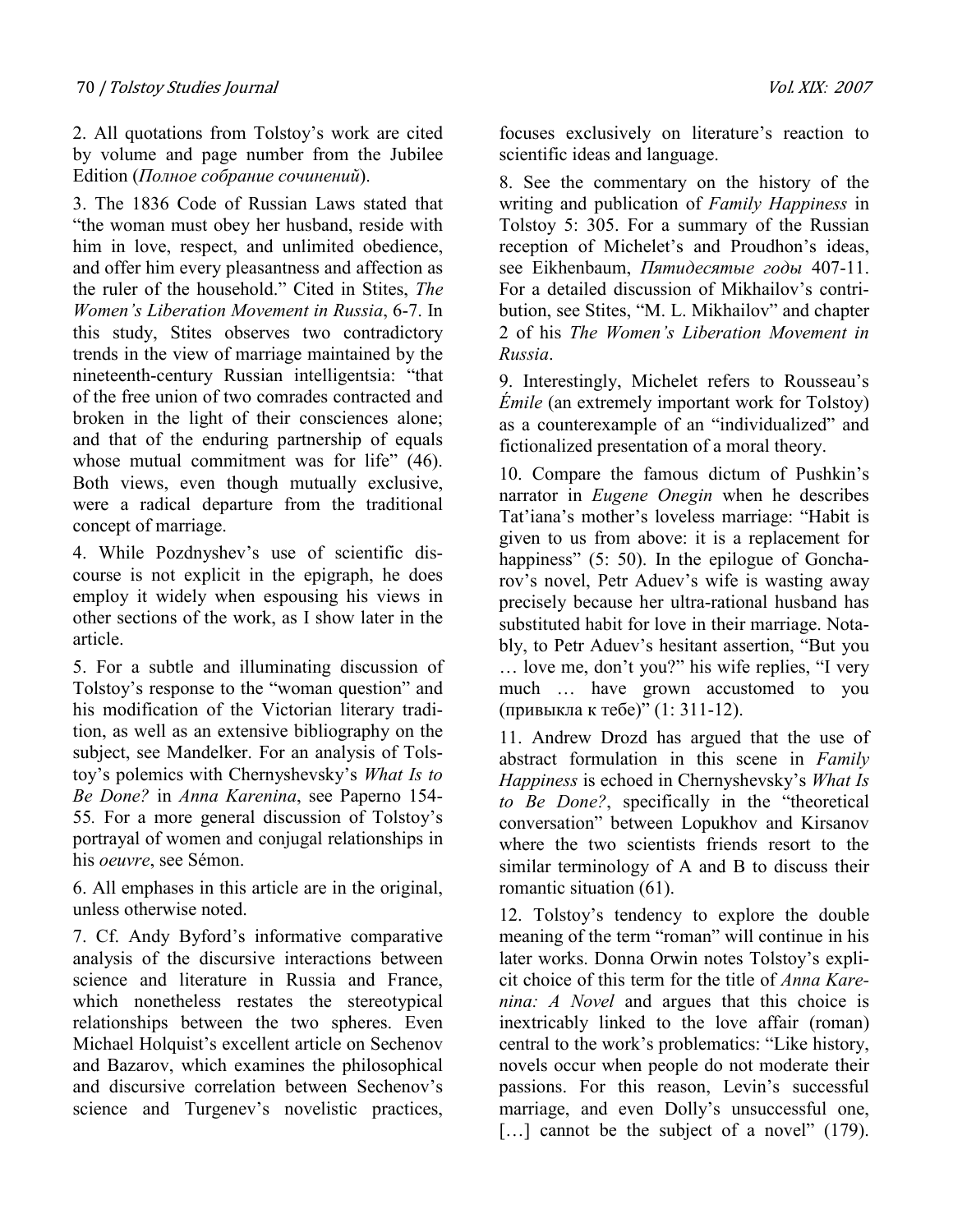Gary Saul Morson's discussion of Anna Karenina as a plotmaker, or an "author" of her tragic romance/novel also implies the interplay between the Russian term's two meanings (Narrative and Freedom, 71-81).

13. "Blessed is he who left the feast of life early, not having finished the glass of wine, who did not finish reading its novel (роман)" (Pushkin 5: 191).

14. Cited in Mandelker 32.

15. As a student of Sechenov, the physiologist N. E. Vvedensky reminisced later on, "perhaps there was not a single educated reader in the sixties and seventies of the last century who hadn't read this book. Its popularity with university youth was so great that it was considered indispensable to be familiar with this work. Naturally it made a profound impression upon readers. It attracted and charmed some as much as it frightened the other part of readership, more conservative and timid vis-à-vis a new and original thought. These readers looked at this work in the same way as the authorities" (cited in Kaganov 17-18). When an expanded version of Sechenov's study came out as a separate book in 1866, it was banned and some officials called for court action against the scientist. For the original materials documenting the Russian censorship's dealing with the work, see Nauchnoe nasledstvo 56-77. In English, a useful and succinct summary of Sechenov's life and work, including the censorship problems, can be found in Vucinich 2: 119-29. Similarly, the readership of What Is to Be Done? was divided between those who worshipped the novel as a "revelation," a "Koran," and "manna from heaven," and those who condemned it as a dangerous and immoral work that challenged the very foundations of morality, religion, and social order. See Paperno for a detailed overview of contemporaries' responses to What Is to Be Done? (26-29). As is well known, Chernyshevsky's novel was quickly banned and the author, already imprisoned at the time, was exiled to Siberia.

16. Here and elsewhere in this article, quotations from Reflexes of the Brain are cited from Sechenov, Избранные произведения, with the page number in parentheses.

17. In his memoirs Sechenov confesses that, as a child, he was fascinated by Romantic literature (particularly by Marlinsky's works) and admits to having preserved the passion for adventurous Romantic heroes in the style of Walter Scott and Fennimore Cooper throughout his adult life (Автобиографические записки 11). His extensive exposure to Romantic literature can explain the romanticizing tendency of his scientific theory of love, as well as the poetic style of this part of his scientific tract—a feature, which is, incidentally, not preserved in the English translation of Reflexes of the Brain.

18. In his book on What Is to Be Done?, Drozd has suggested that in this novel Chernyshevsky engages in polemics with Tolstoy's largely patriarchal ideal as expressed in Family Happiness (60-62). I would add that Chernyshevsky also offers an alternative model of spousal love that guarantees the marital union's stability on grounds different from Tolstoy's solution.

19. According to memoirists, "Everyone referred to the novels' heroes, Lopukhov and Kirsanov, by their real names: under the pseudonym of Lopukhov, doctor Bokov, who had recently quietly passed away, was portrayed; and as Kirsanov—the famous physiologist, the talented scientist Sechenov" (Bogdanovich 436). Sechenov's own love story indeed closely resembled the romantic triangle in Chernyshevsky's novel. Sechenov's friend, Doctor Petr Bokov, married Maria Obrucheva in order to liberate her from her parents' control and to enable her to pursue the study of medicine. This marriage, initially fictitious, eventually became consummated. Later Maria fell in love with her professor Sechenov, and Bokov did not object to the union of his friend and his wife. However, the Soviet scholar S. A. Reiser made a convincing case against the traditional biographical reading of Chernyshevsky's novel, arguing that it was chronologically impossible for Chernyshevsky to model his novel on the Obrucheva–Bokov– Sechenov affair. Irina Paperno justly sees in the parallels between the novel's plot and the Bo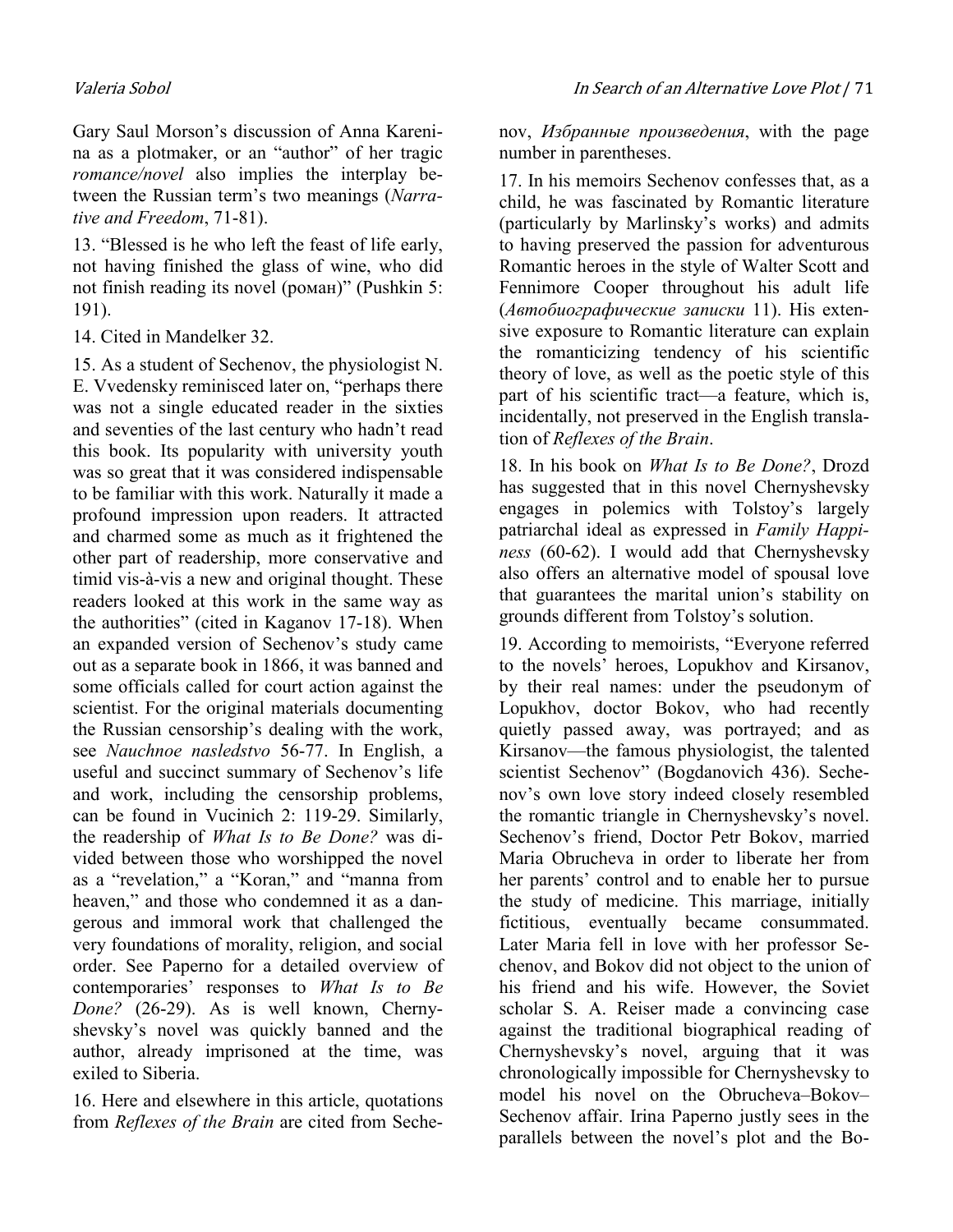kov–Obrucheva–Sechenov relationship "a remarkable case of the mutual influence between life and literature" (135).

20. Chernyshevsky was already imprisoned when Sechenov's tract came out. Yet given the fact that Sechenov had been close to the circle of the Contemporary, where Chernyshevsky was a member of the staff, since the early 1860s and started developing his ideas on the reflex already in 1860, it is very likely that the two were aware of each other's ideas.

21. The line probably belongs to the physiologist Kirsanov, although the speaker is unidentified.

22. "A further condition for the development of passion, available in the organizations of the nervous mechanisms, is as follows: the more frequently…these mechanisms function, the more urgent and intense becomes the necessity for them to act. Three-quarters of the inhabitants of Europe, due to their lack of moderation in food and drink, make their feeling of hunger and thirst more intense and its emergence more frequent; the same is true of people who are immoderate in sexual pleasures" (123).

23. Due to the limited scope of this article, I focus primarily, in this section, on Tolstoy's epilogue to War and Peace, which contains a compressed picture of the protagonists' marital lives; I and only briefly deal with Anna Karenina, mainly to outline the differences from Tolstoy's previous treatment of this theme.

24. See Morson (Hidden in Plain View, 62-65) for a succinct overview of critics' responses to the ending (or rather lack thereof) of War and Peace.

25. As Orwin has observed, body served for Tolstoy as a basic physical proof of human individuality and separateness and held therefore important epistemological significance in Tolstoy's thought (191).

26. Tolstoy's vision of the ideal conjugal relationship as a merging of two beings into one is consistent with his philosophical and artistic quest for synthesis that Orwin traces throughout most of his life and works.

27. As the radical critic Leonid Pantileev recorded in his memoirs, "In Eniseisk a merchant's wife loved to repeat: 'Our learned professor Sechenov says that there is no soul but there are reflexes'" (cited in Paperno 66).

28. Sechenov's reputation as a materialist is not entirely justified. In his study of the history of Russian psychology David Joravsky convincingly argues against the (largely Soviet) myth of Sechenov the materialist and radical. He also comments in passing, when referring to Chernyshevsky's novel and Sechenov's own love story, that "nineteenth-century romanticism was constantly mixed with scienticism—or positivism" (62)—the blend we have observed even in Sechenov's scientific theory.

29. "History examines the human being in time, and what is an impossibility for physiolog[y] (Sech[enov], Vogt) and for zoolog[y] (Darwin) is resolved by history unquestionably and inevitably" (Tolstoy 15: 232). And later: "From various sides, difficult and persistent work is being done for the benefit of the new truth. All the sciences are working for its benefit. Zoology (Darwin), physiology (Sechenov), psychology (Wundt), philosophy [1 *unclear*], history (Buckle)" (15: 233).

30. See, for example, the following passage: "In our time the majority of so-called progressive people, i.e., the crowd of ignoramuses, have taken the work of the naturalists who deal with one side of the problem for a solution to the whole problem. There is no soul or freedom because the life of man is expressed by muscular movements and muscular movements are conditioned by nervous activity…they say and write in print…They do not see that the role of the natural sciences in this problem is merely to serve as an instrument for the illumination of one side of it"  $(12: 326)$ .

31. The idea was that the stimulation of the sensory nerves is "reflected" in special nervous centers and projected to motor nerves that then cause a muscular reaction. Astruc of Montpellier (1684-1766) is believed to have been the first to use the term "reflection" in this sense, even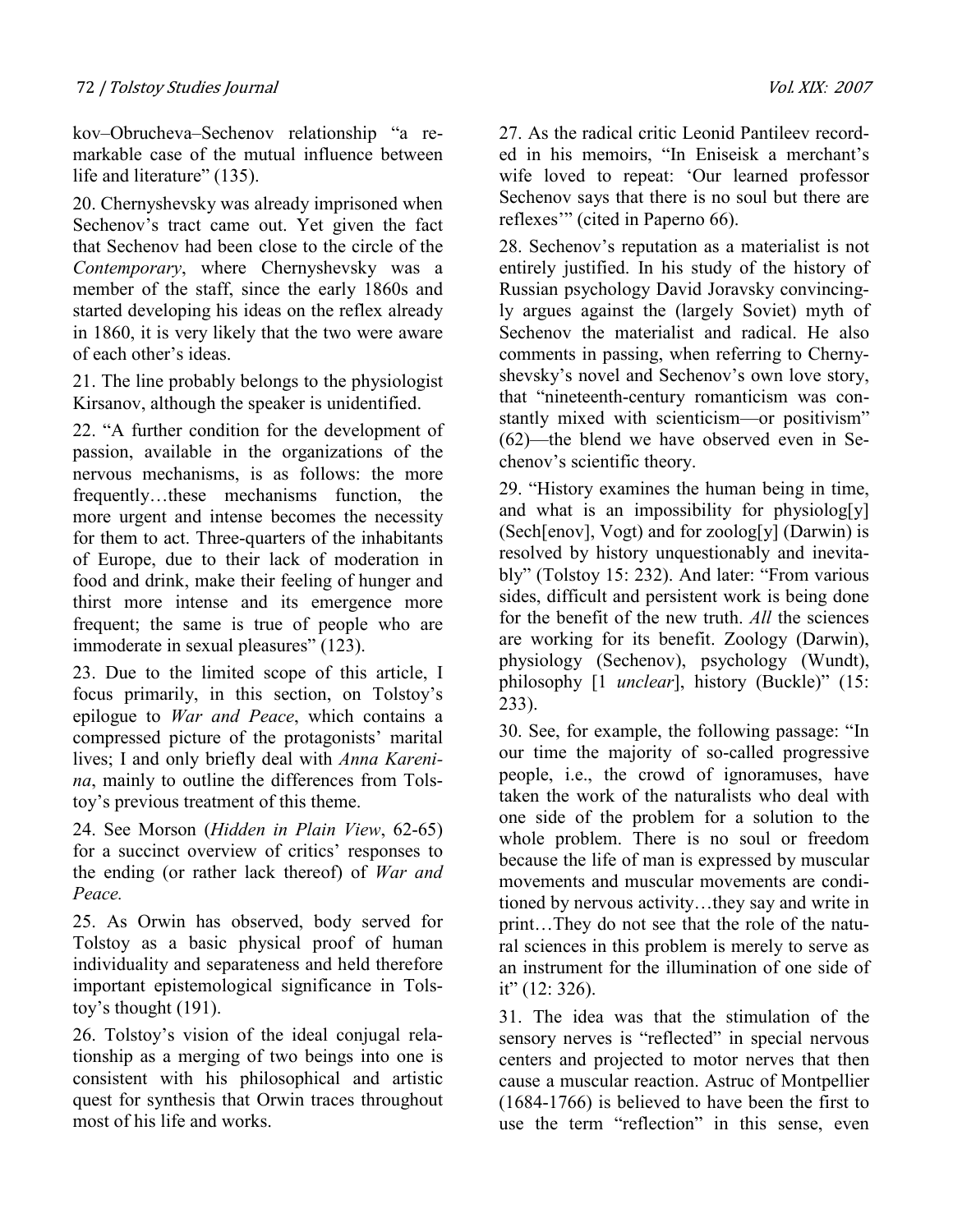though the idea of involuntary motions had been introduced before him, most famously by Descartes. See Fearing 69-70.

32. Eikhenbaum cites Sofiia Tolstaia's diary entry from that date, which documents the writer's mention of the plan of the future novel and its principal character. It would not be until three years later, however, that Tolstoy actually set about writing Anna Karenina (Семидесятые годы 128).

33. Compare Stiva Oblonsky's mention of "reflexes of the brain," in the opening scene of the novel, as an excuse for his "involuntary" stupid and misplaced smile in response to his wife's accusations of infidelity. For an illuminating analysis of the repercussions of contemporary scientific discussions, and specifically the Sechenov–Kavelin debate, in Anna Karenina, see Usmanov.

34. The legal code of the time also described the spouses' relationships through the simile of physical unity. The husband was supposed to "love his wife like his own body" (cited in Murav 74). See Murav for an illuminating analysis of the legal concept of marriage at the time and its reflection in Anna Karenina.

35. Some critics even questioned whether Levin ever achieves the perfect union with his wife. As Mandelker observes, "Lyovin's conversion does not bring him into closer harmony with his family. […] In the final scene with Kitty, an unbreachable distance gapes suddenly between the thoughts of husband and wife, as Lyovin contemplates the starry night, filled with ecstasy at his newfound faith but fearing to tell his thoughts to Kitty, who is preoccupied with worries about bed sheets and dirty laundry" (32).

36. Olga Matich, in her recent study of Russian decadence, points to another important scientific context for Tolstoy's novella—contemporary psychopathological literature (Erotic Utopia 51- 54).

37. While Pozdnyshev is by no means a simple mouthpiece for Tolstoy's own views (after all, even at a formal level, Tolstoy carefully separates the narrative "I" from Pozdnyshev's narracarnal love and preaching of celibacy is clearly congenial to Tolstoy's own ideas at the time. In any case, this article is more concerned with Tolstoy's *artistic* exploration of this subject than with reconstruction of his actual views.

38. Pozdnyshev continues to lavishly use pseudo-statistical arguments throughout his presentation of his theory. The numbers are predictably general: 0.01, 0.9, 0.99, and 0.01.

39. The work, in fact, has a double closure: In the frame narrative, the protagonist repeats the word "Forgive me" (or "Farewell"), "with which," as the narrator observes in the work's final line, "he had also *concluded* the story itself" (27: 78, emphasis mine).

# **Works Cited**

- Богданович, Т. А. Любовь людей шестидесятых годов. Ленинград: Academia, 1929.
- Byford, Andy. "The Politics of Science and Literature in French and Russian Criticism of the 1860s." Symposium: A Quarterly Journal in Modern Literatures 56.4 (Winter 2003): 210-30.
- Chernyshevsky, Nikolay. What Is To Be Done? Trans. Michael R. Katz. Ithaca and London: Cornell University Press, 1989.
- Drozd, Andrew M. Chernyshevskii's "What Is to Be Done?" A Reevaluation. Evanston, IL.: Northwestern University Press, 2001.
- Эйхенбаум, Б. М. Лев Толстой: пятидесятые годы. Ленинград: Прибой, 1928.
- ---. Лев Толстой: семидесятые годы. Ленинград: Художественная литература, 1974.
- Fearing, Franklin. Reflex Action: A Study in the History of Physiological Psychology. New York: Hafner, 1964.
- Гончаров, И. А. Собрание сочинений. 8 тт. Москва: Государственное издательство художественной литературы, 1952-55.